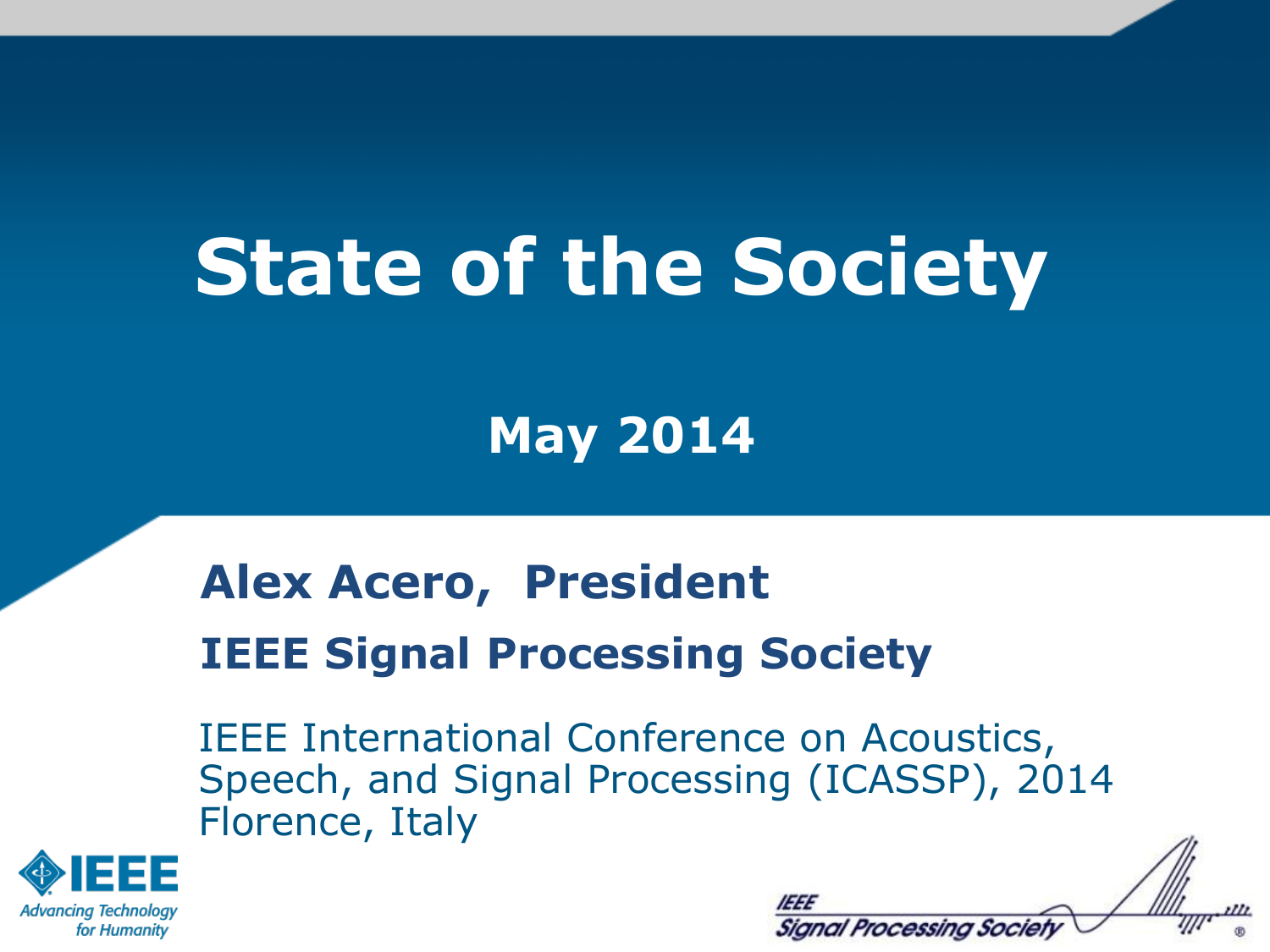## **What's New? … A lot!**

- New Organizational Changes
- New Conferences
- New Journals
- New Technical Directions
- Membership Growth
- New Educational Activities
- New Awards

#### *Each is highlighted in following slides*

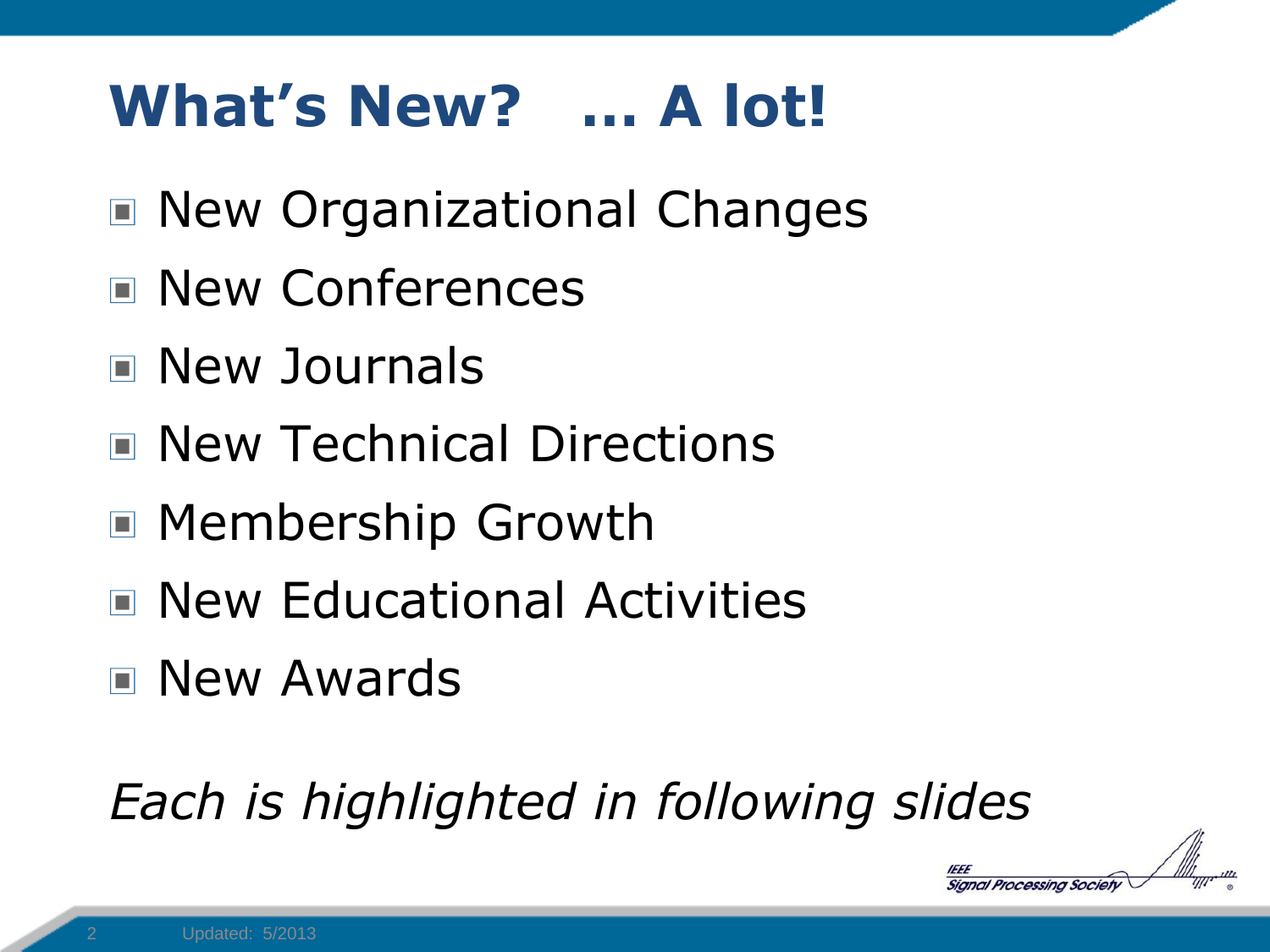## **Organization**

- Board of Governors (BoG)
- Executive Committee (ExCom)
- **Publications Board**
- Conference Board
- Technical Directions Board
- Membership Board
- Awards Board (new)
- Finance (will be President-elect)

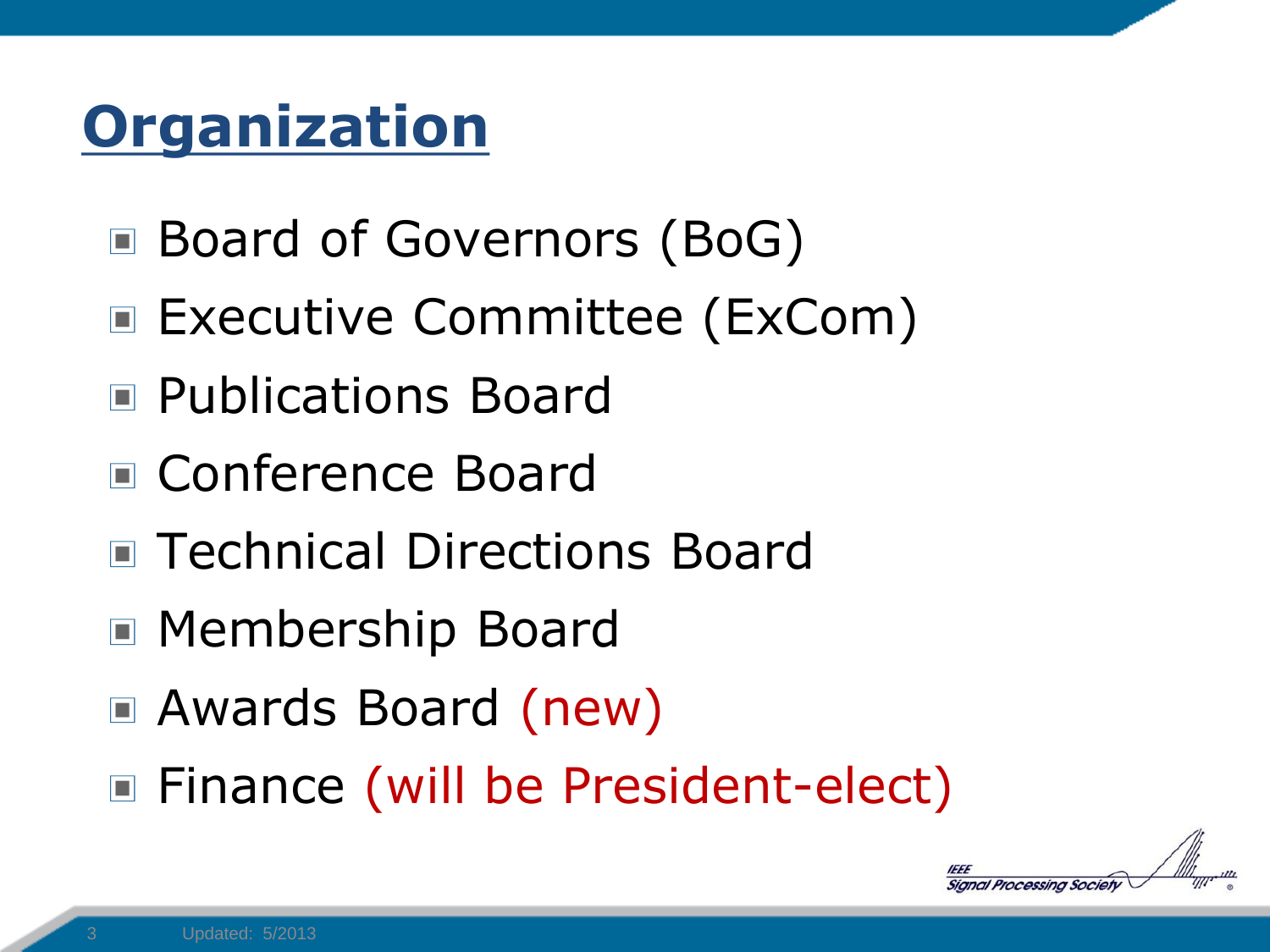## **Organization Newly Elected in Leadership**

- President-Elect:  $\Box$ Rabab K. Ward (Univ. of British Columbia)
- Vice President–Membership:  $\Box$ Kostas Plataniotis (Univ. of Toronto)
- Award Board Chair:  $\Box$ José M. F. Moura (Carnegie Mellon Univ.)







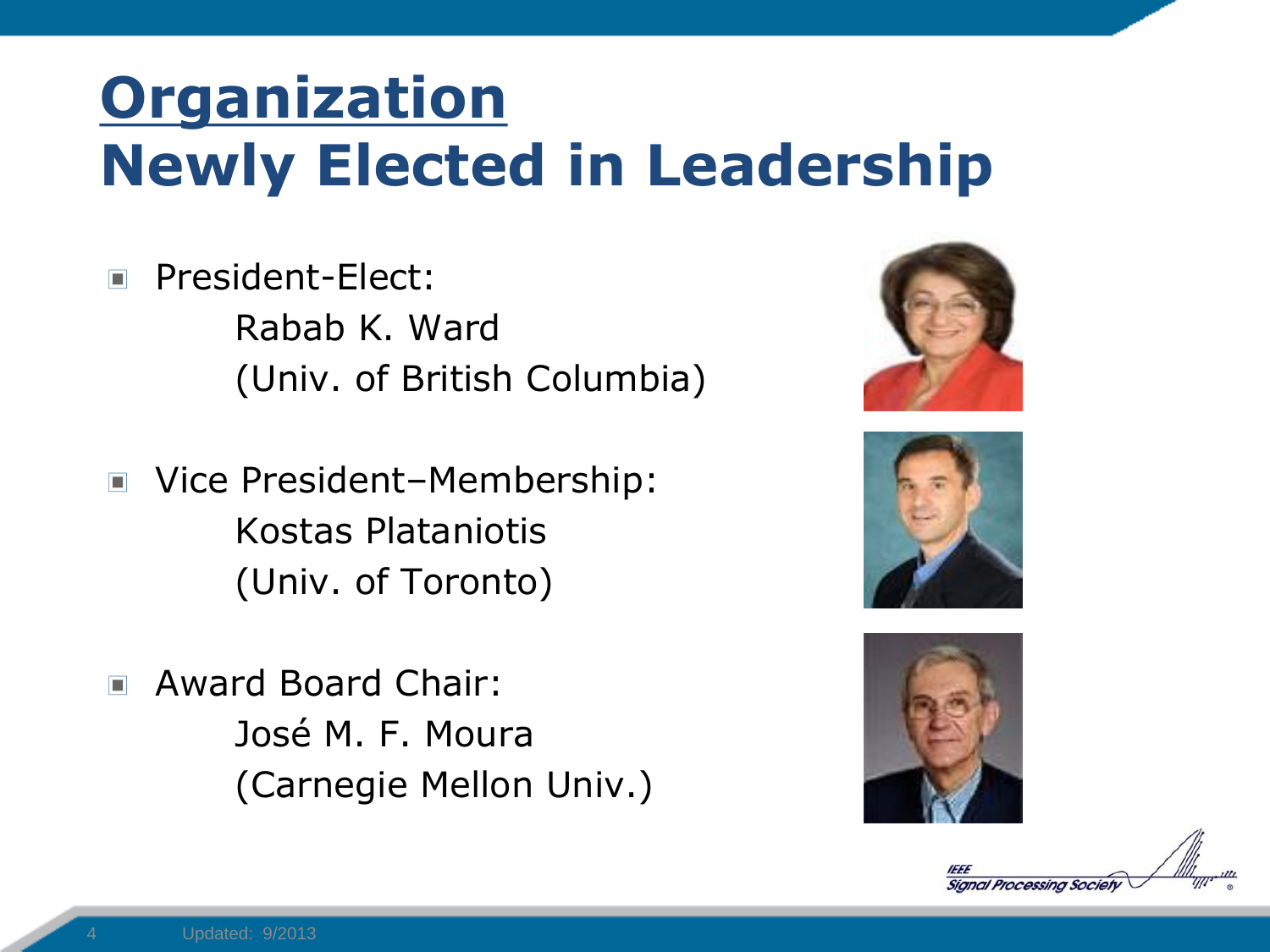## **Conferences - Upcoming**

#### *IEEE International Conference on Acoustics, Speech, and Signal Processing (ICASSP):*

- **Florence – 2014**
- **Brisbane – 2015**
- **Shanghai – 2016**
- **New Orleans, LA – 2017**
- **Seoul, South Korea – 2018**

#### *IEEE International Conference on Image Processing (ICIP):*

- **Paris – 2014**
- **Quebec City – 2015**
- **Phoenix – 2016**
- **Beijing, China – 2017**

#### *IEEE Global Conference on Signal and Information Processing (GlobalSIP):*

• **Atlanta, GA – 2014**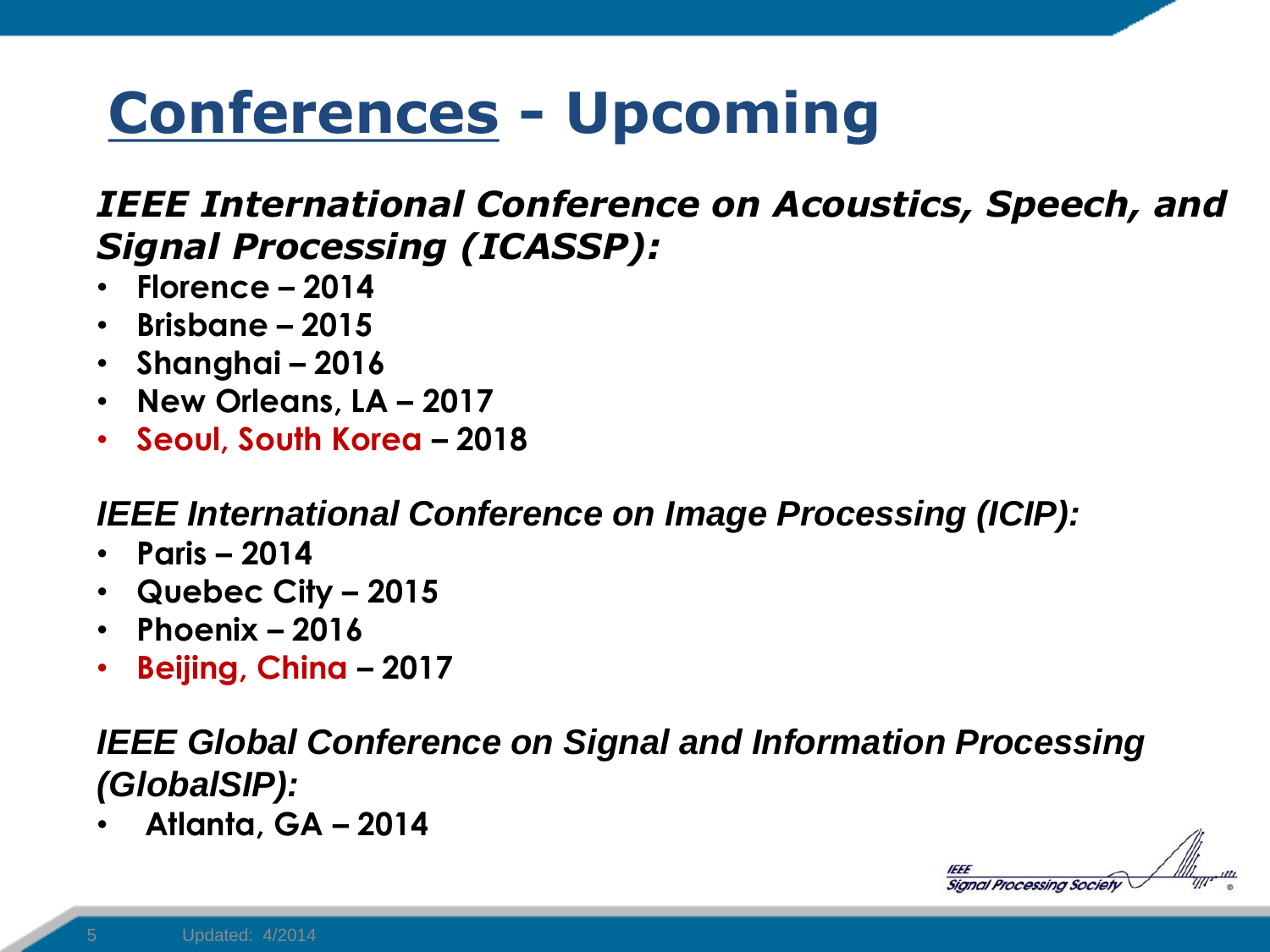# **Conferences GlobalSIP: A New Flagship**

- New symposia based conference
	- Focused on current and emerging sig. proc. theoretical foundations and applications
- **Goals:** Emphasize interdisciplinary research with promising impact
- Launch: Austin, TX, 3-5 December 2013
- Next: Atlanta, GA, 1 December, 2014  $\Box$
- Eighteen symposia:
	- **Theoretical foundations**: graph signal processing, network sensing, low dimensional models, sensing and inference, network theory
	- **Applications**: bioinformatics, neural engineering, mobile imaging, cyber security, finance, cognitive radio, green communications, smart grid, millimeter wave imaging



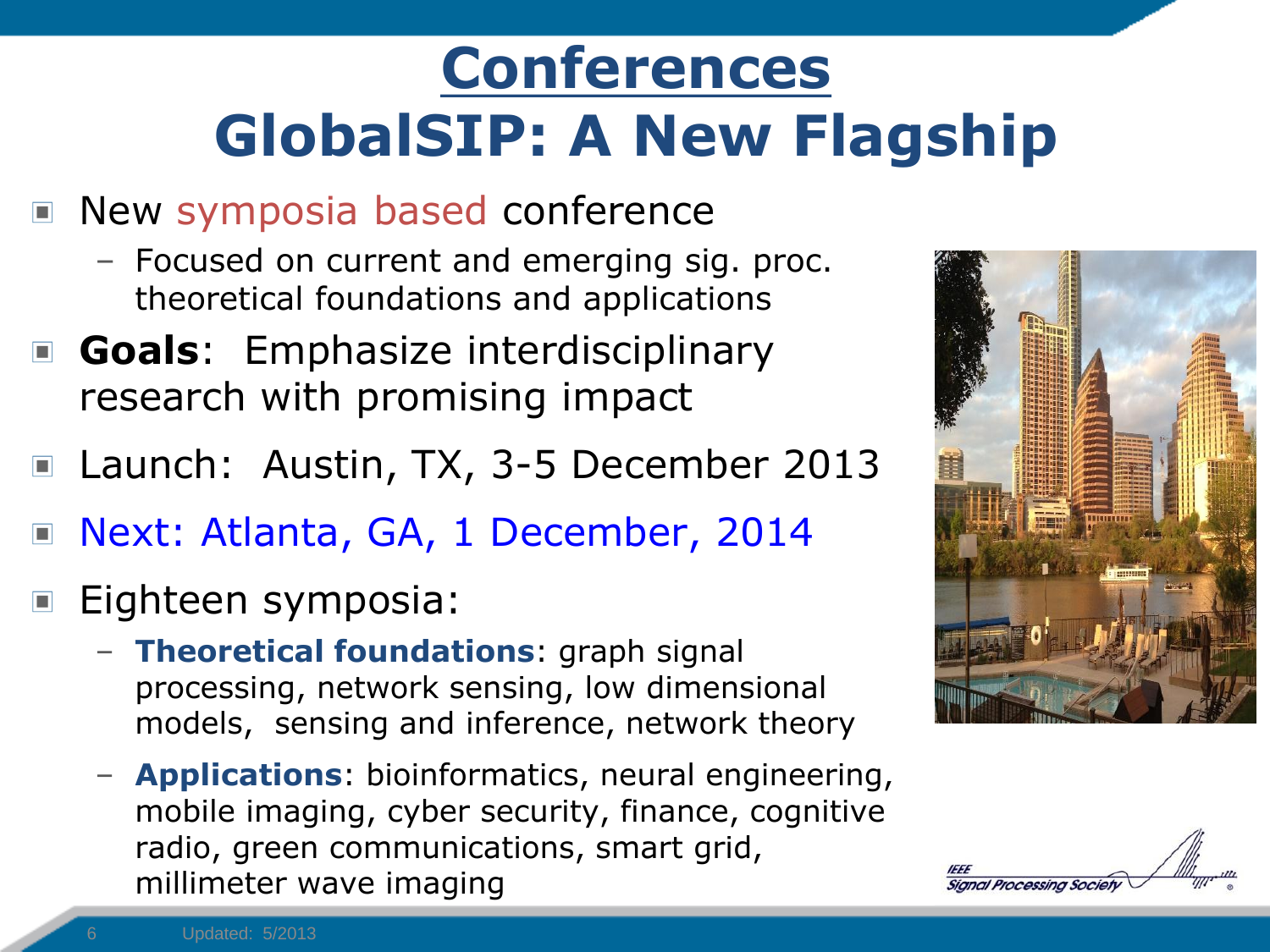# **Conferences - ChinaSIP**



- A new SPS regional conference in China as a unique outreach platform
	- Help colleagues in China engage with global community
	- Offer global colleagues opportunities to network and develop international collaborations

#### 1<sup>st</sup> ChinaSIP was launched in July 2013 in Beijing

- Technical sessions, complemented by summer school, plenary & invited talks, professional development panels & industry panel
- About 300 attendees, <http://www.chinasip2013.org/>
- **2nd ChinaSIP** will be held in Xi'an July 9-13, 2014
- **ChinaSIP** Technical Interest Groups
	- Provide review workforce and quality assurance for the conf.
	- Facilitate technical community building in China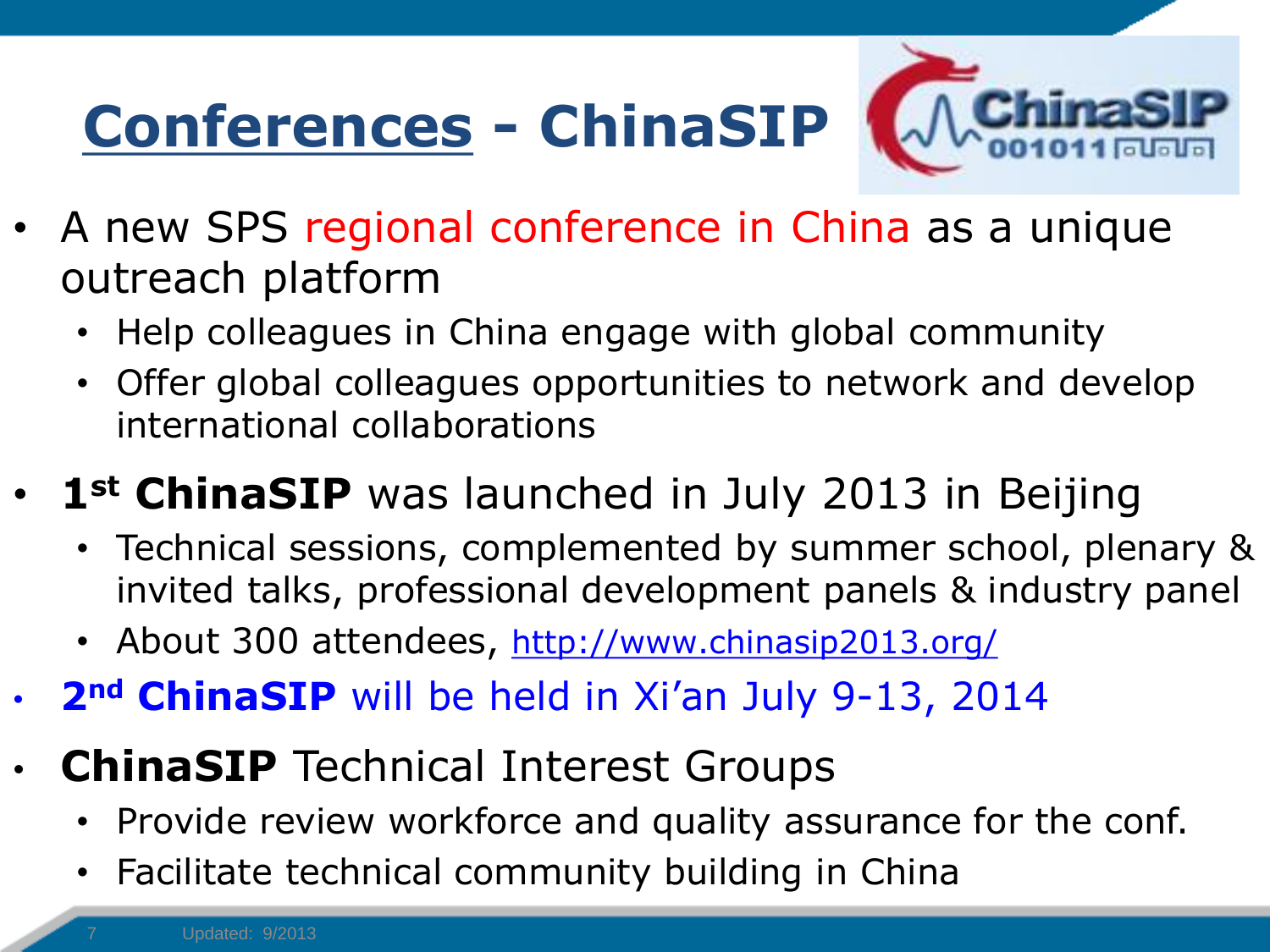### **Conferences - New Policies**

- Papers submitted to the Society's solely owned conferences and workshops can have 4 pages of text plus a 5th page for references.
- IEEE Signal Processing Letters published papers can be presented at ICASSP or ICIP.

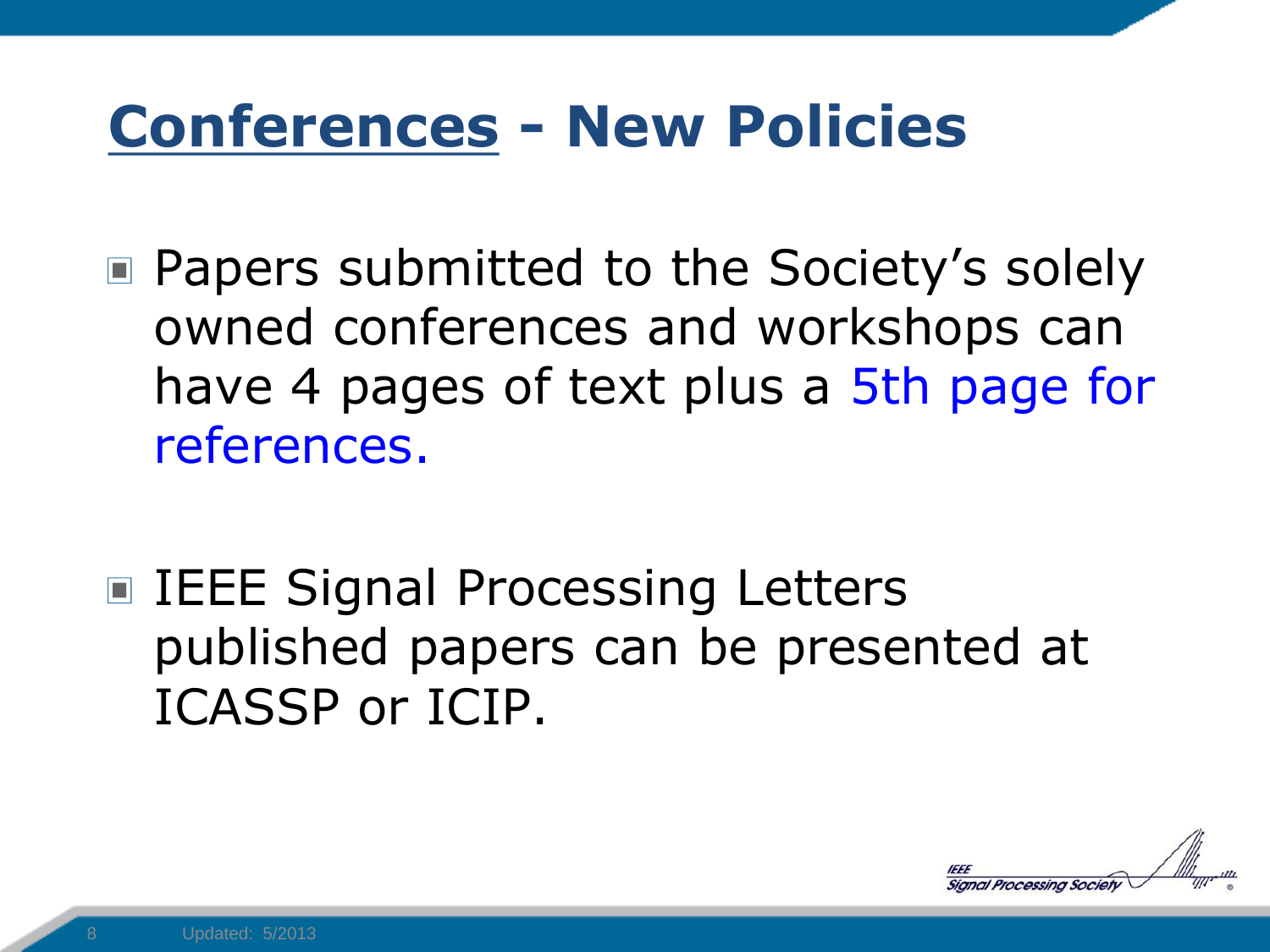# **Technical Directions Creation of Special Interest Groups**

- $\blacksquare$  Provisional groups that are created to quickly address emerging technical areas,
- With a life-span of up to three years.
- subject to a review by the TC Review Committee to determine to continue, become a TC, or be disbanded.
- The VP-Technical Directions shall identify emerging areas and create and receive proposals for Special Interest Groups, with approval by EXCOM.
- Two SIGs created: Big Data and Internet of Things

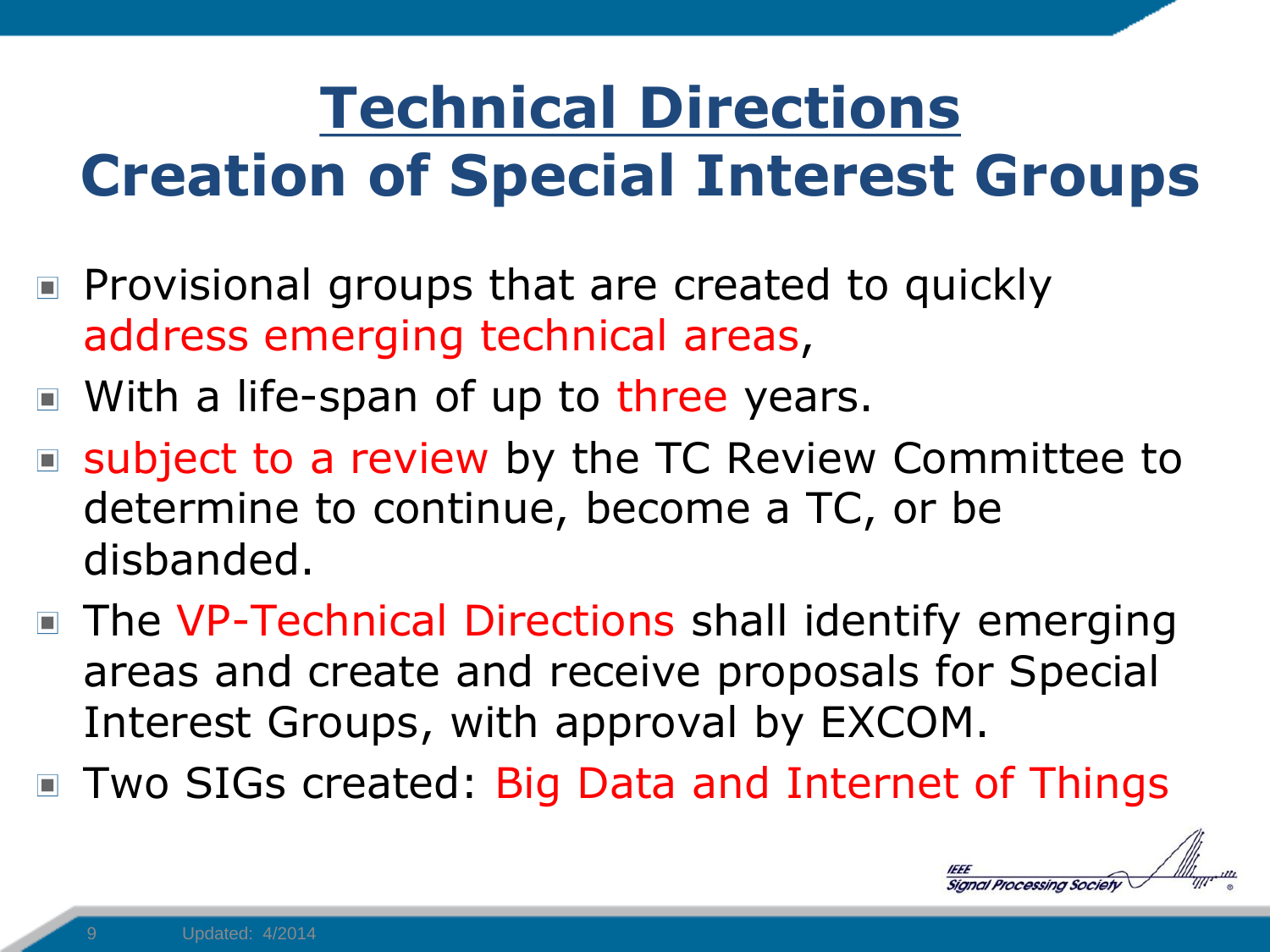## **Publications Published Pages (1994-2013)**

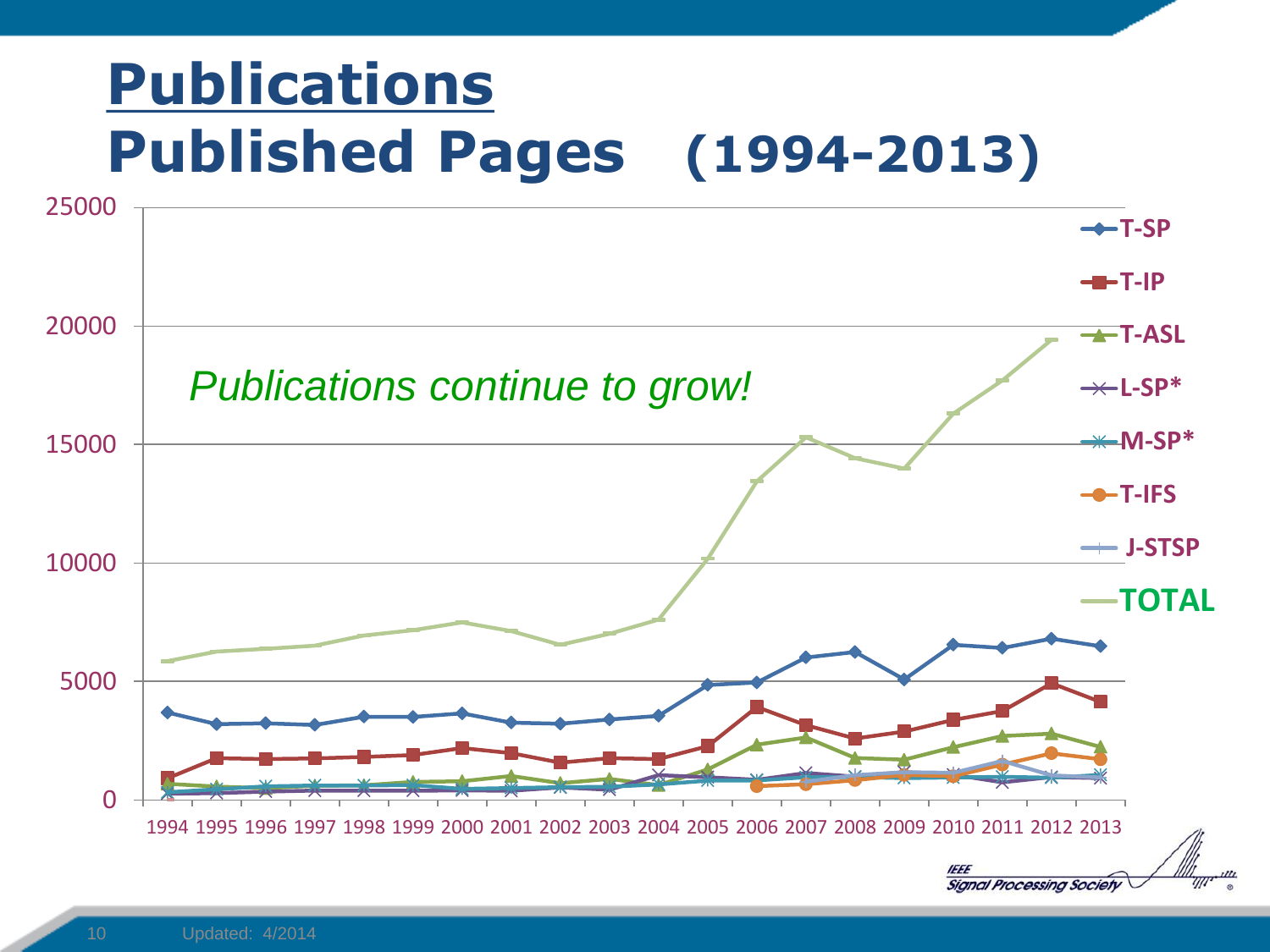# **Publications Impact**

|                                           | factor | Rai |
|-------------------------------------------|--------|-----|
| <b>Trans. on Medical Imaging</b>          | 4.027  | 8   |
| <b>Signal Processing Magazine</b>         | 3.368  | 15/ |
| <b>Journal of Selected Topics on SP</b>   | 3.297  | 16  |
| <b>Trans. on Image Processing</b>         | 3.199  | 17  |
| <b>Trans. on Signal Processing</b>        | 2.813  | 25  |
| <b>Trans. on Wireless Comm.</b>           | 2.418  | 34  |
| <b>Trans. on Mobile Computing</b>         | 2.395  | 14  |
| <b>Trans. Info Forensics and Security</b> | 1.895  | 54  |
| <b>Trans. on Multimedia</b>               | 1.754  | 15  |
| <b>Trans. on Audio/Speech/Lang.</b>       | 1.675  | 71  |
| <b>Signal Processing Letters</b>          | 1.674  | 72  |
|                                           |        |     |

 **Impact Year 2012 Ranking Signal Processing Magazine 3.368 15/242 in EE Trans. on Mobile Computing 2.395 14 (CS-Info Sys) 15** (CS-Software Engr.)

**IEEE** 

**Signal Processing Society**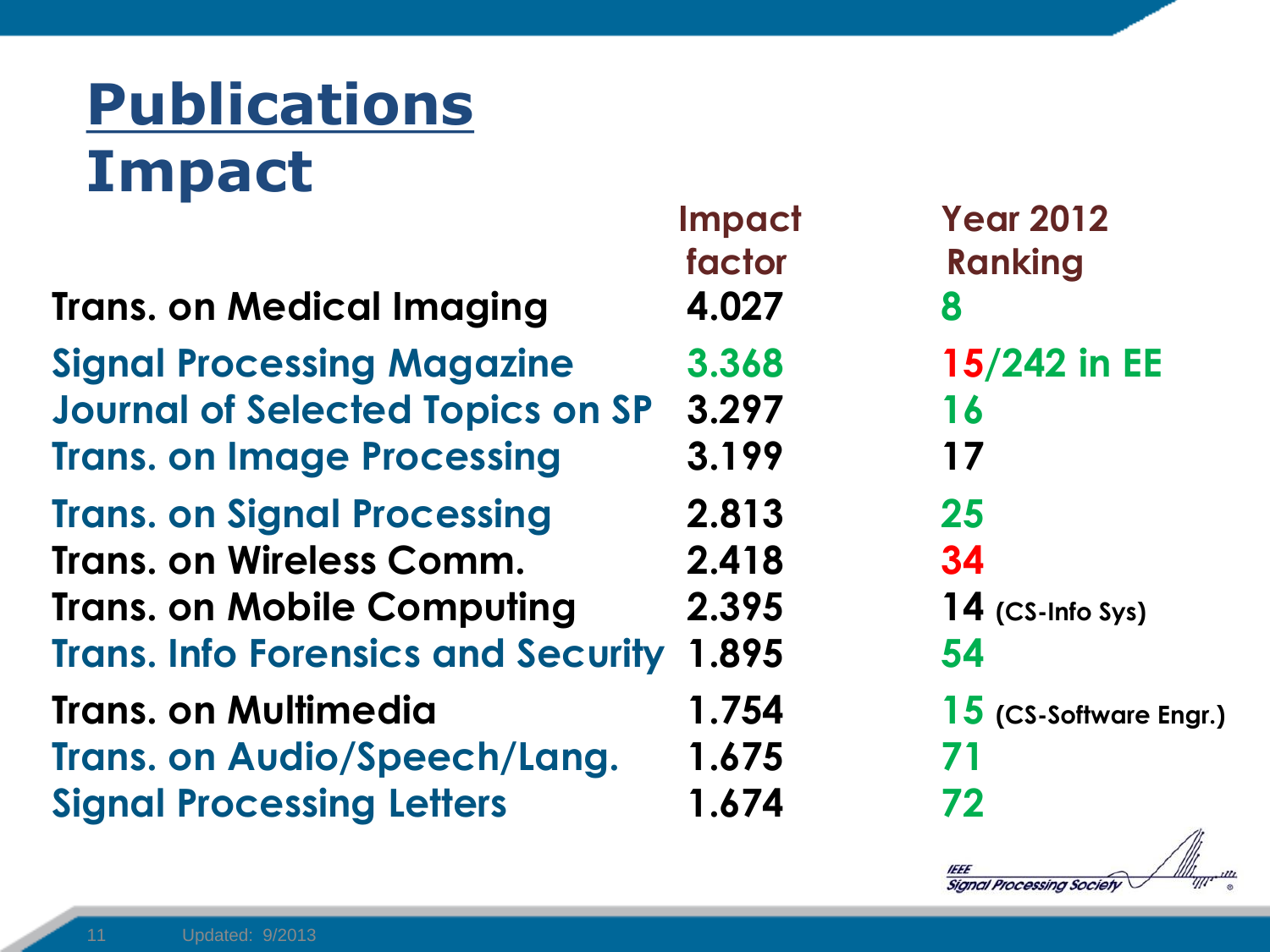# **Publications – New Periodicals**

#### **Proposed new journals**  $\Box$

- IEEE Trans. on Computational Imaging
- IEEE Trans. on Signal and Information Processing over Networks

#### **Financial Co-Sponsored journals**

- IEEE Trans. on Cognitive Communications and Networking  $(20\%)$
- IEEE Trans. on Big Data  $(7.5\%)$
- IEEE Journal on Biomedical and Health Informatics  $(15%)$

#### **Technical Co-Sponsored periodicals**  $\Box$

- IEEE Internet of Things Journal
- IEEE Trans. on Cloud Computing
- IEEE Cloud Computing Magazine
- IEEE Trans. on Network Science & Engineering
- IEEE Trans. on Molecular, Biological, and Multi-Scale Communications
- IEEE Trans. on Computational Social Systems
- IEEE Life Science Letters

#### **Existing Co-Sponsored Journals**  $\Box$

- IEEE Trans. on Multimedia (25%->50%)
- IEEE Trans. Medical Imaging (15%->35%)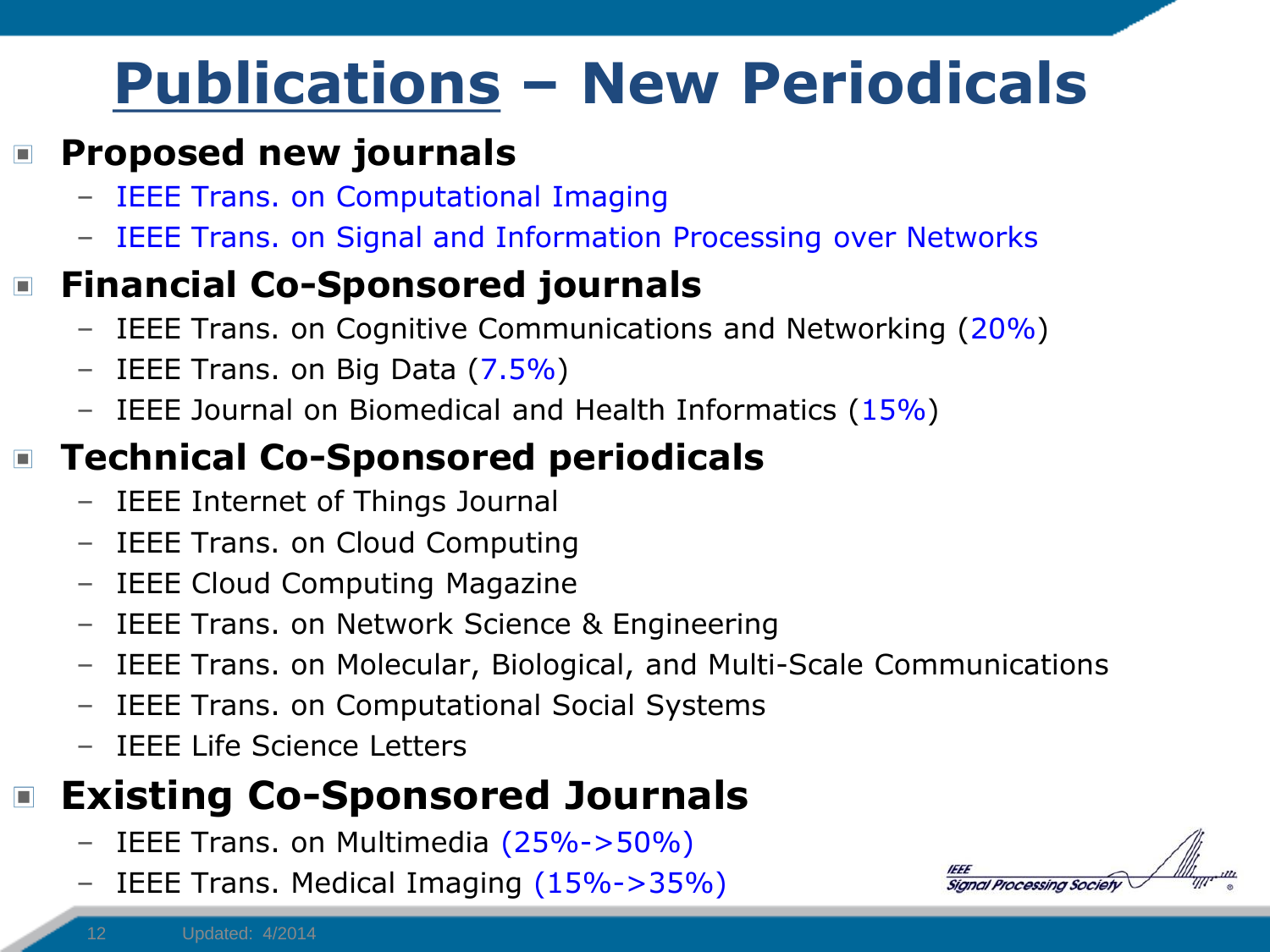## **Publications - Changes**

#### **Merger with ACM**

– Starting January 2014, the IEEE Transactions on Audio, Speech, and Language Processing and the ACM Transactions on Speech and Language Processing are now the *IEEE/ACM Transactions on Audio, Speech, and Language Processing*.

#### **Signal Processing Letters**

– The format for the IEEE Signal Processing Letters changed from four pages to four pages, plus one page for references only, following the change in the format for conference paper submissions.

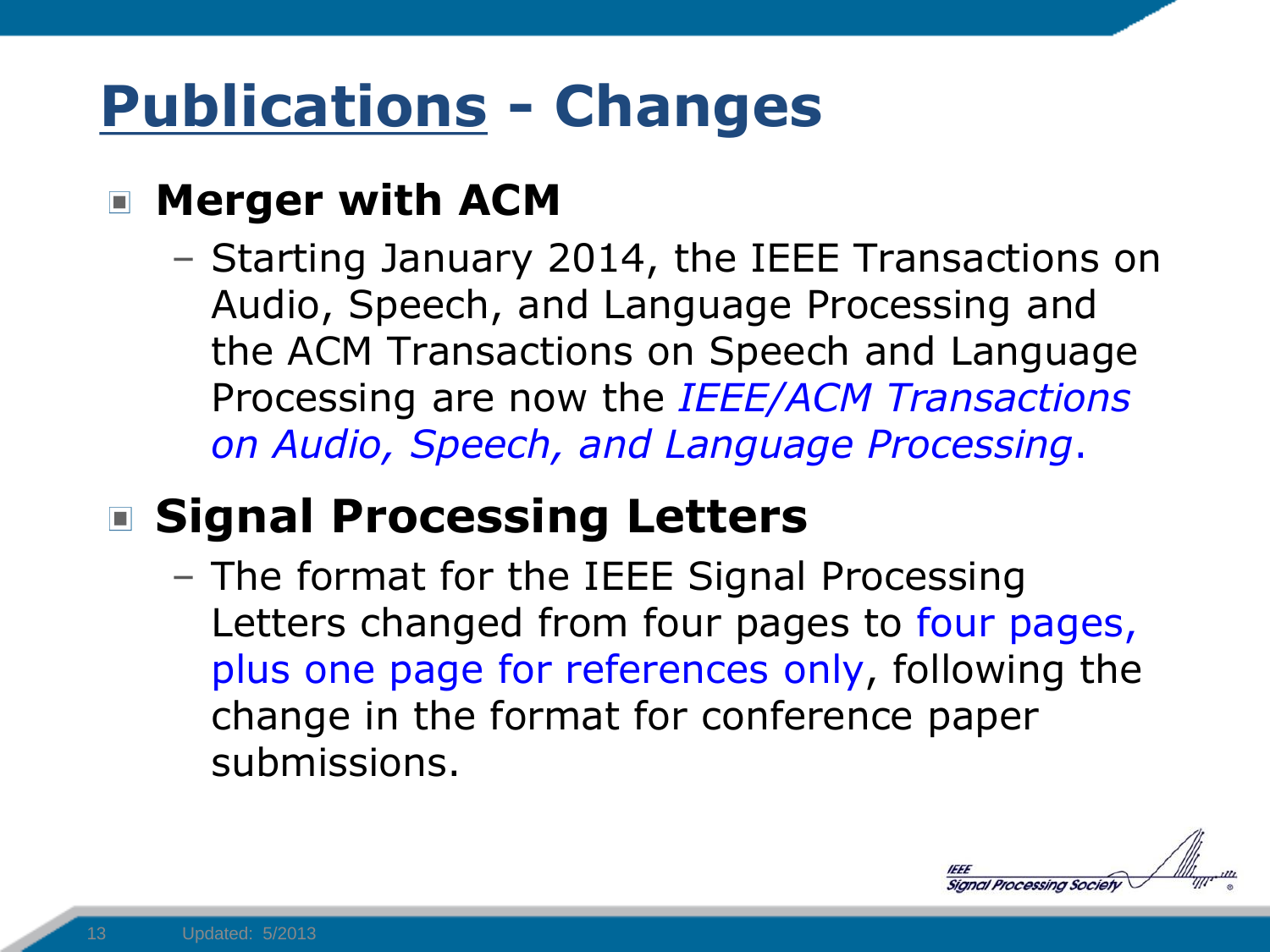# **Membership - Long Term Trends**

**IEEE/Total Society Memberships/SP Society (Dec. 1988-2013)**



**Note: Effective 2007, Society membership totals appear higher as a result of a change implemented in the way current memberships are counted . Memberships cancelled during renewal (Sept-Dec) for the following membership year are counted in current year end totals. In prior years, these non-renewing members were not included in totals. Effective 2008, Society membership totals reflect a decline of 9,405 memberships which included the cancellation of approx. 6,000 Engineering Management Society memberships due to the Society's conversion to a Council. Decline also includes loss of 3,000 Computer Society affiliates.**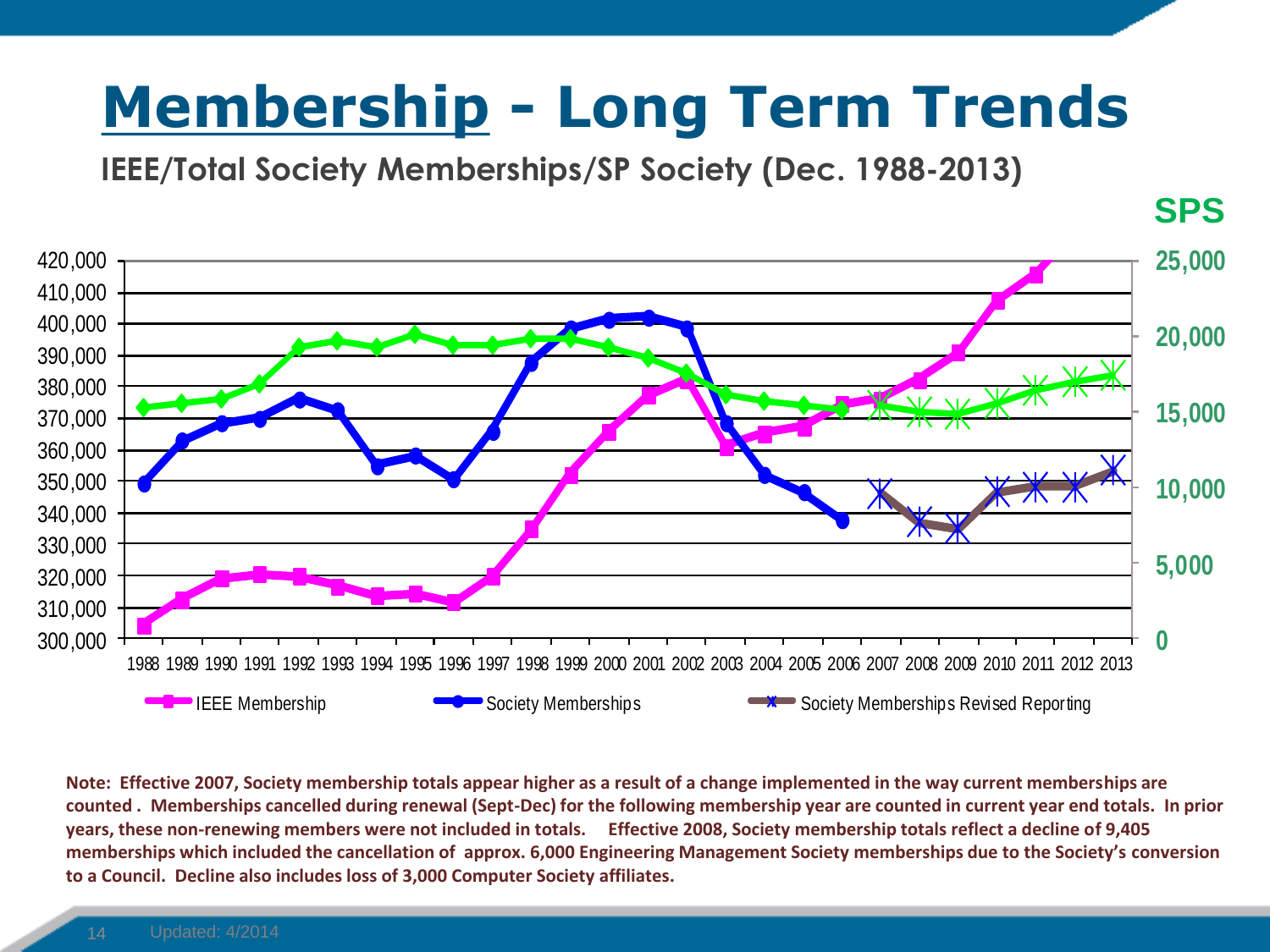# **Membership - By Region**

- SPS is fourth largest technical society in the IEEE
- **Approximately 17,400 members**

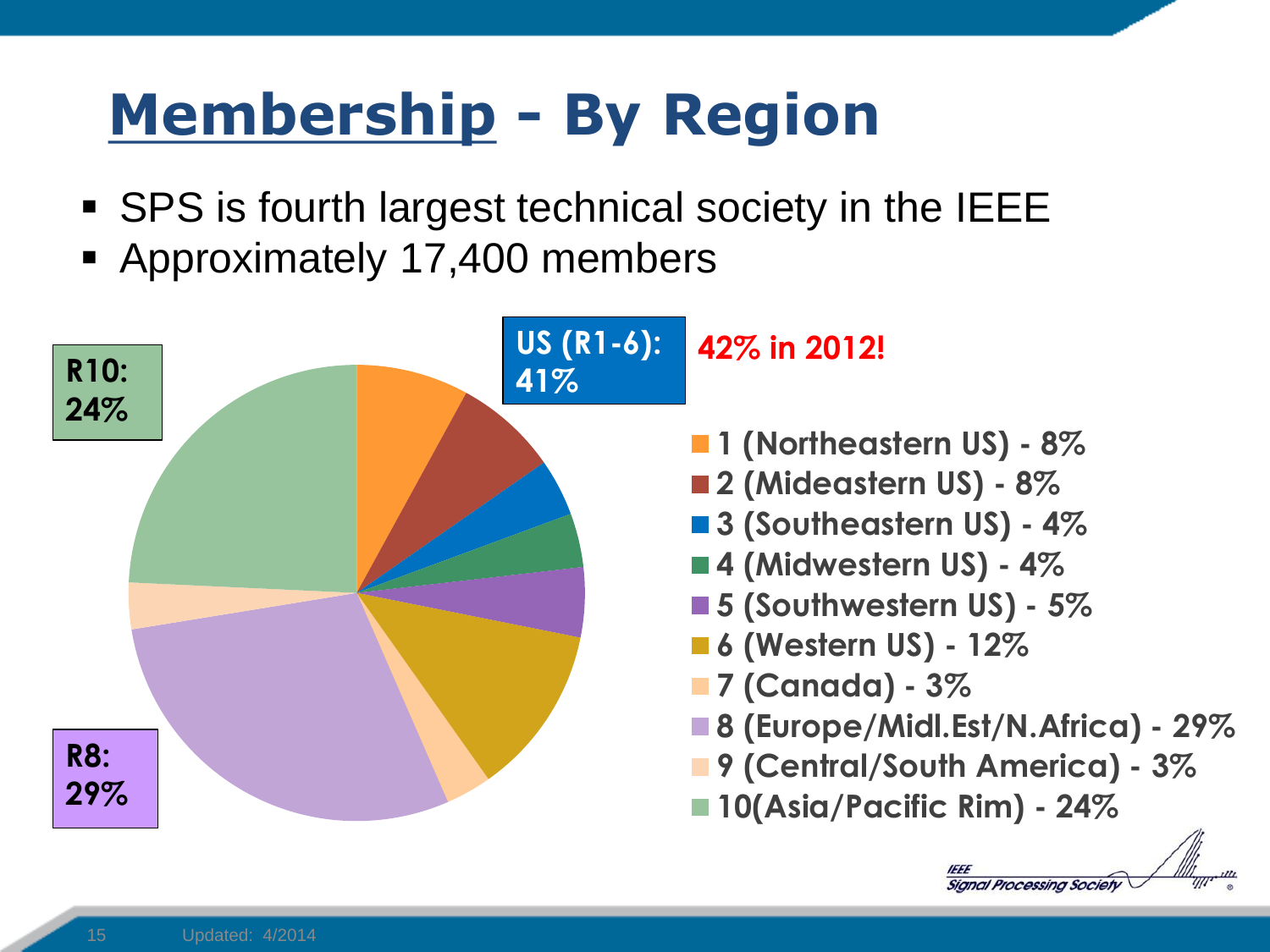

There are about 134 SPS chapters worldwide.

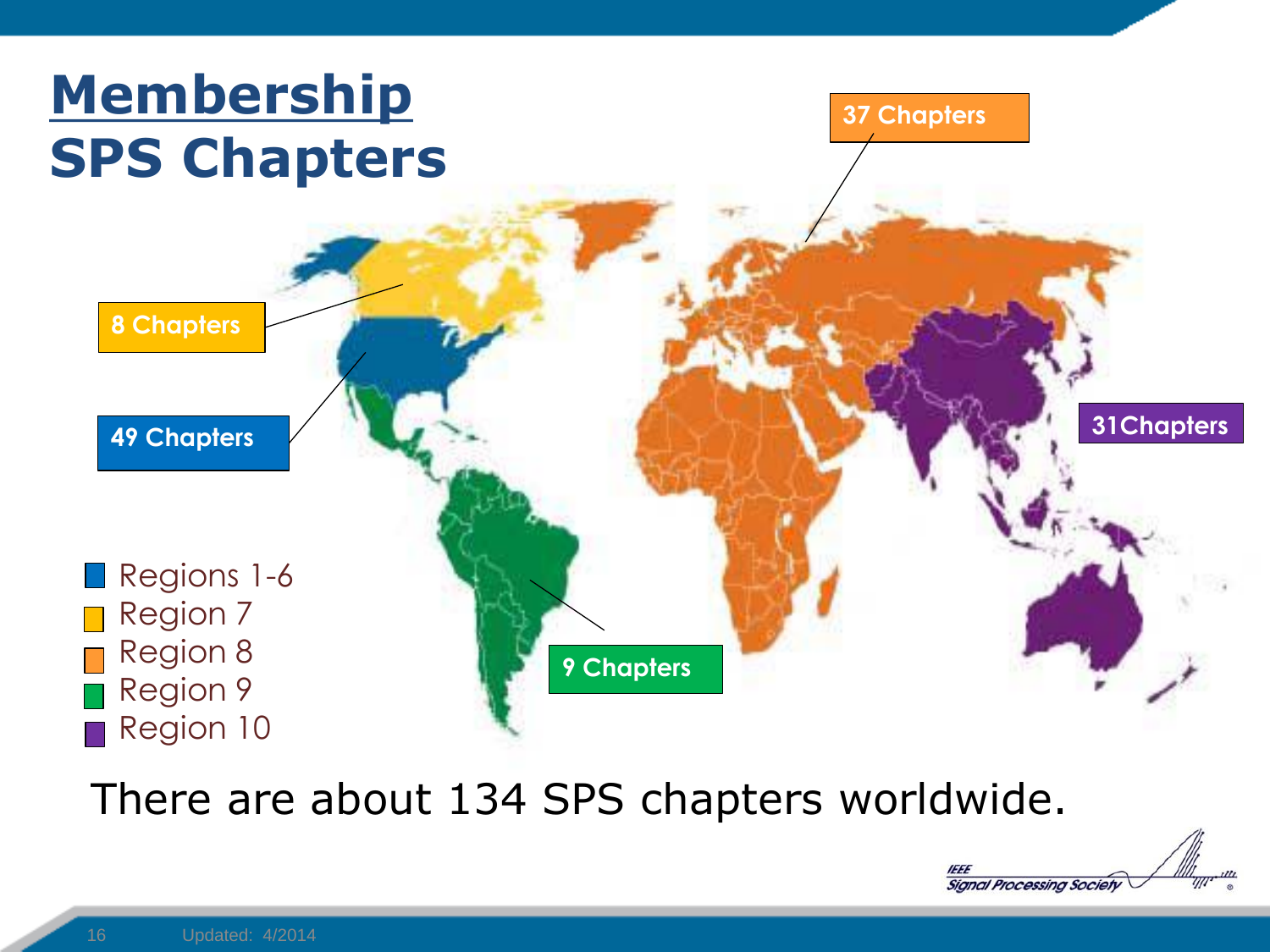# **Membership - Seasonal Schools**

- **Main objective** of Seasonal Schools in Signal Processing (**S3P**)  $\Box$ Program (established in 2010)
	- Membership development for students with interests in signal processing.
	- [www.signalprocessingsociety.org/community/seasonal-schools/](http://www.signalprocessingsociety.org/community/seasonal-schools/)

#### **Upcoming Seasonal Schools:**  $\Box$

| <b>Dates</b>                   | <b>Location</b>  | <b>Topics</b>                                                                         |
|--------------------------------|------------------|---------------------------------------------------------------------------------------|
| July or<br><b>August, 2014</b> | <b>Vancouver</b> | "Signal Processing and Machine Learning for Big Data"                                 |
| August 4-16,<br>2014           | <b>Romania</b>   | "Intensive Program on Computer Vision (IPCV)"                                         |
| August 25-29,<br>2014          | <b>Taiwan</b>    | "IEEE SPS 2014 Summer School on Internet of Things<br>and Machine-to-Machine Systems" |
| July or Sept,<br>2014          | <b>Italy</b>     | "3D Content Information Processing. From Capture to<br>Delivery"                      |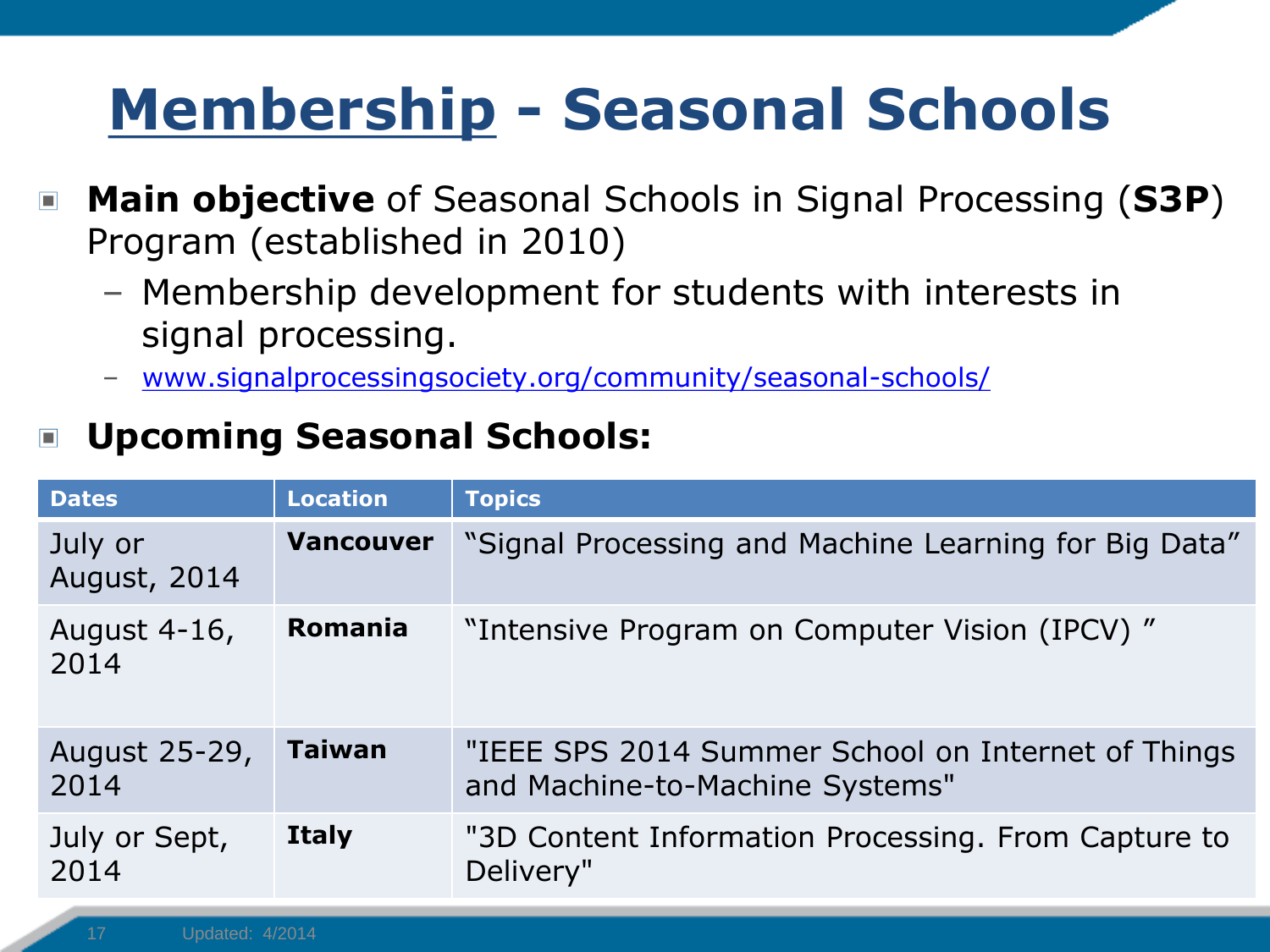# **Membership - SigView**

- **SigView** *(*[www.sigview.org](http://www.sigview.org/)*)* is an online video library, which is  $\Box$ an open benefit for all SPS members, allowing you to create, host, link and distribute videos of talks, lectures, tutorials or any other media. Currently, there are 34 SigViews posted. In March 2014, there were 907 views, with a total of 2,658 views since the beginning of the year.
- SigView Editorial Board approved with Chief Editor John  $\Box$ **McAllister**



- Keeping up-to-date with social media
- IEEE Signal Processing Society Group



[www.facebook.com/ieeeSPS](http://www.facebook.com/ieeeSPS)



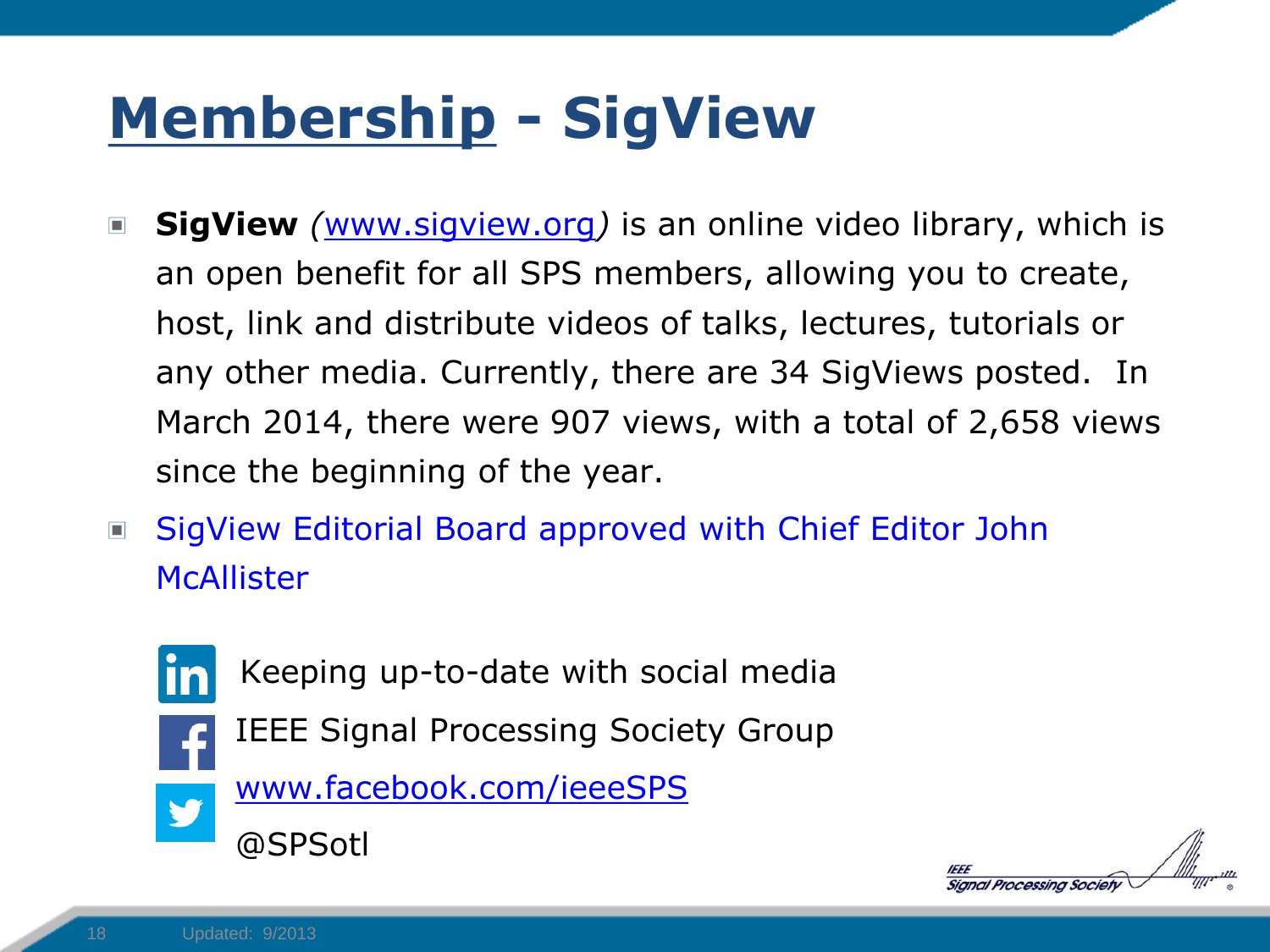# **Membership - SigPort**

- **Signal Processing Repository**  SigPort
	- An online archive of draft manuscripts, reports, student theses and supporting materials.
- Provide an early citable access to reports that users wish to share with time-stamp
	- Complement formal publication in conf./journals with EDICS
	- Authors retain copyright and free to submit for publication
	- Possibly serve as pre-submission to formal publications
	- Moderate fee to ensure sustainable archiving
	- **Phase-1 Pilot** development plan is underway
		- SigView Editorial Board approved with Chief Editor Min Wu
		- Expect to launch an experimental trial in late 2014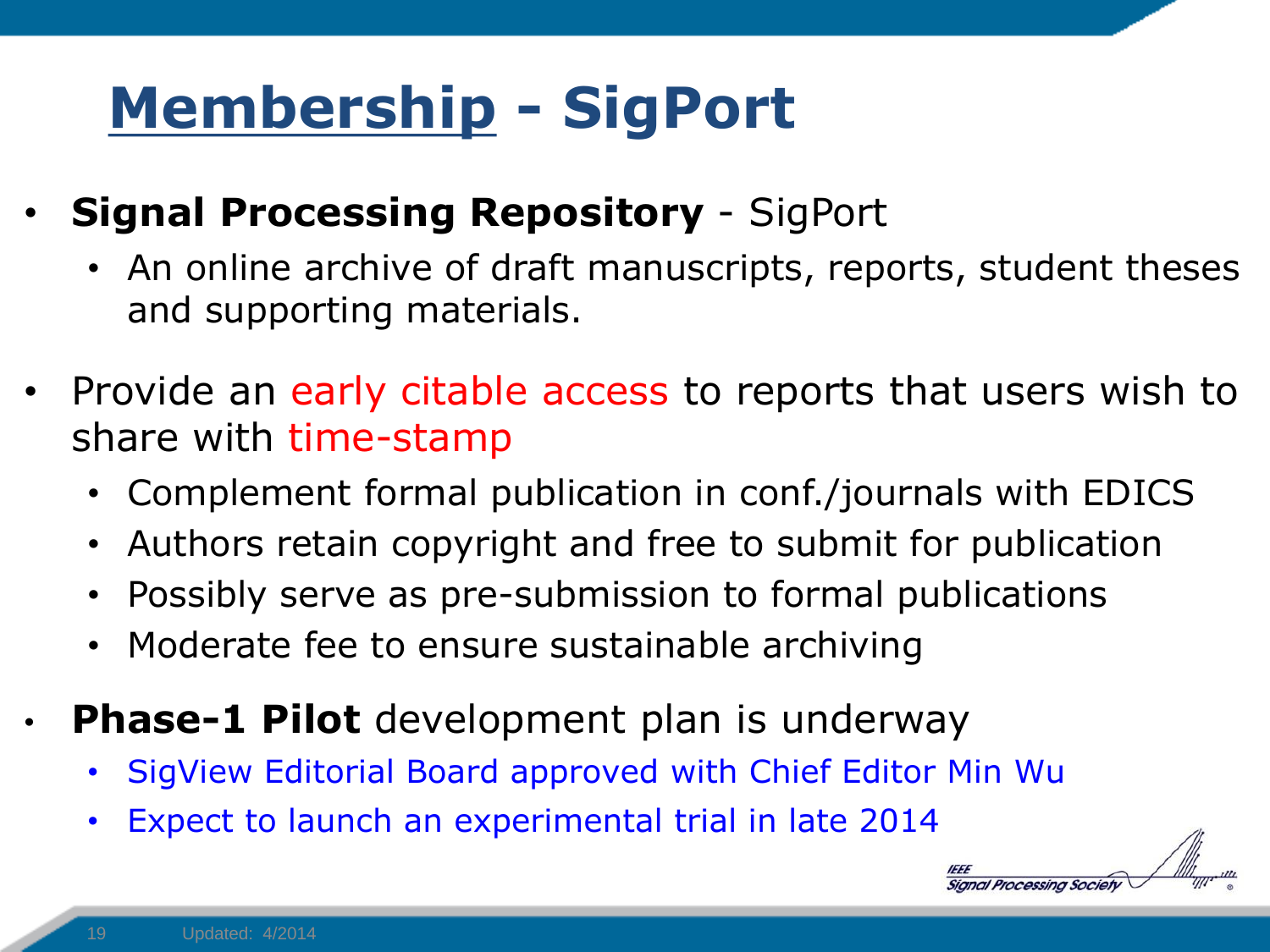# **Membership - Student Services**

#### **Student Career Luncheon**:  $\Box$

- A new activity organized for students and companies to meet
- Jointly work by the *Student Services Committee* and the *Industrial Relations Committee* as a regular feature at ICASSPs
- The second Luncheon will be held at ICASSP 2014 on 8 May
- 180 students/fresh graduates and about 40 people from 14 companies registered to attend the event.
- Total sponsorship received is over \$10,000.

#### **"Signal Processing Cup" Competition for Students:**  $\Box$

- Opportunity for grad & undergrad students to form teams and work together to solve a challenging and interesting real-world problem using signal processing techniques and methods.
- Sponsored by MathWorks with cash and software!
- Inaugural event is scheduled for ICASSP 2014 on 8 May.
- The number of teams registered was 26, of which, 12 teams submitted their work for the competition. Three teams were selected for the final competition at ICASSP '14.

**IEEE SPS Travel Grants:** The committee is responsible for selecting travel  $\blacksquare$ grantees to attend ICASSP and ICIP. <http://www.signalprocessingsociety.org/membership/sps-travel-grants/>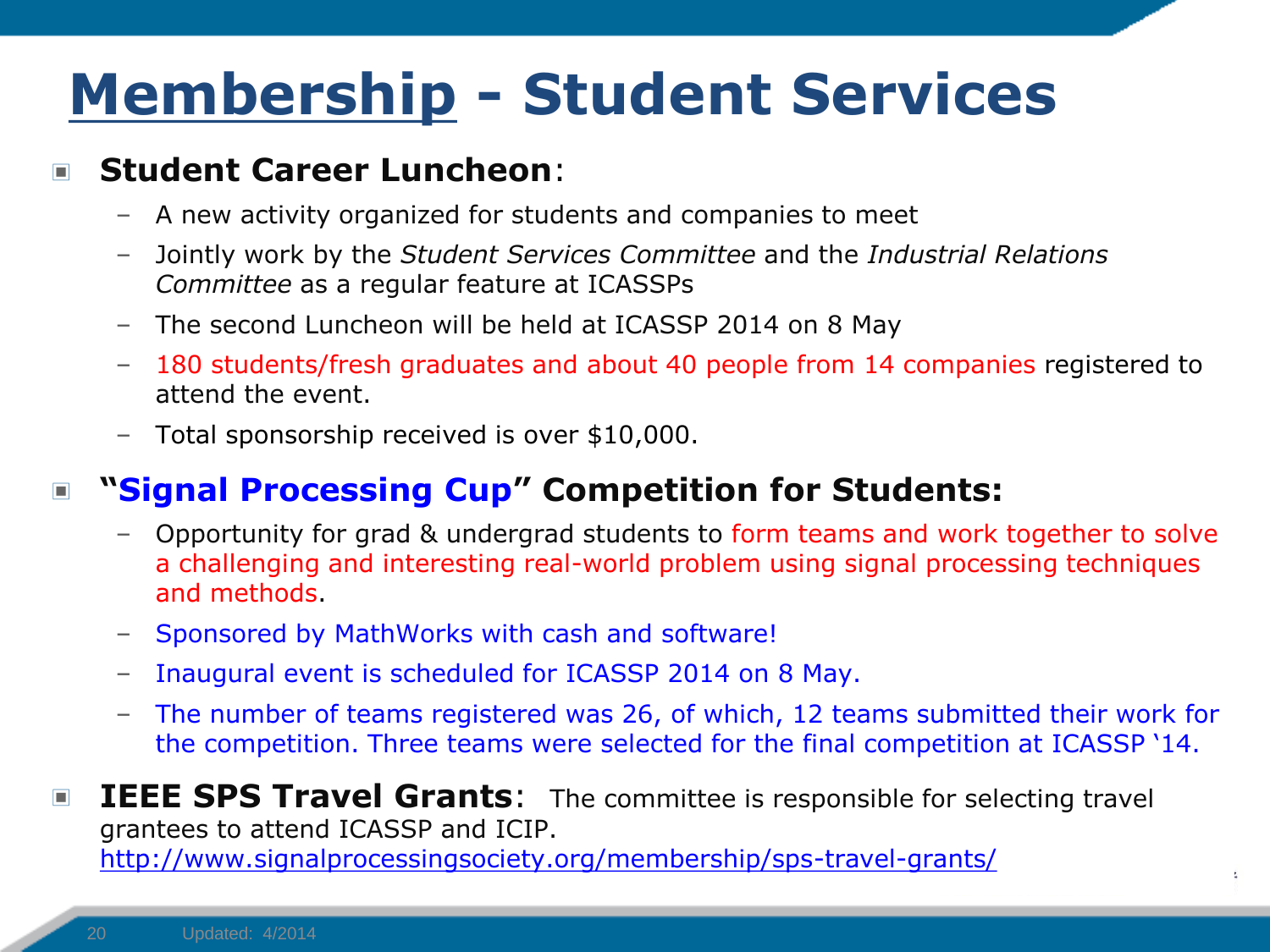## **WIKI Project**

- Wikipedia has become one of the most widely-used resources on signal processing
	- Nyquist–Shannon sampling theorem page is viewed on average 1000x a day
	- Editing of a Wikipedia article can easily exceed the impact and visibility of writing a paper

#### **Wikipedia Workshop at ICASSP**

Discussed an action plan at ICASSP '13 of a "Wiki project on Signal  $\Box$ Processing" with volunteers working together to improve SP articles on Wikipedia:

[http://en.wikipedia.org/wiki/Wikipedia:WikiProject\\_Signal\\_Processing](http://en.wikipedia.org/wiki/Wikipedia:WikiProject_Signal_Processing)

- Participants were ask to think of specific (types of) articles that may require improvement and articles they could help to improve
- Currently, Signal Processing Wiki Project lists 96 subcategories and 1164 pages under it in Wikipedia.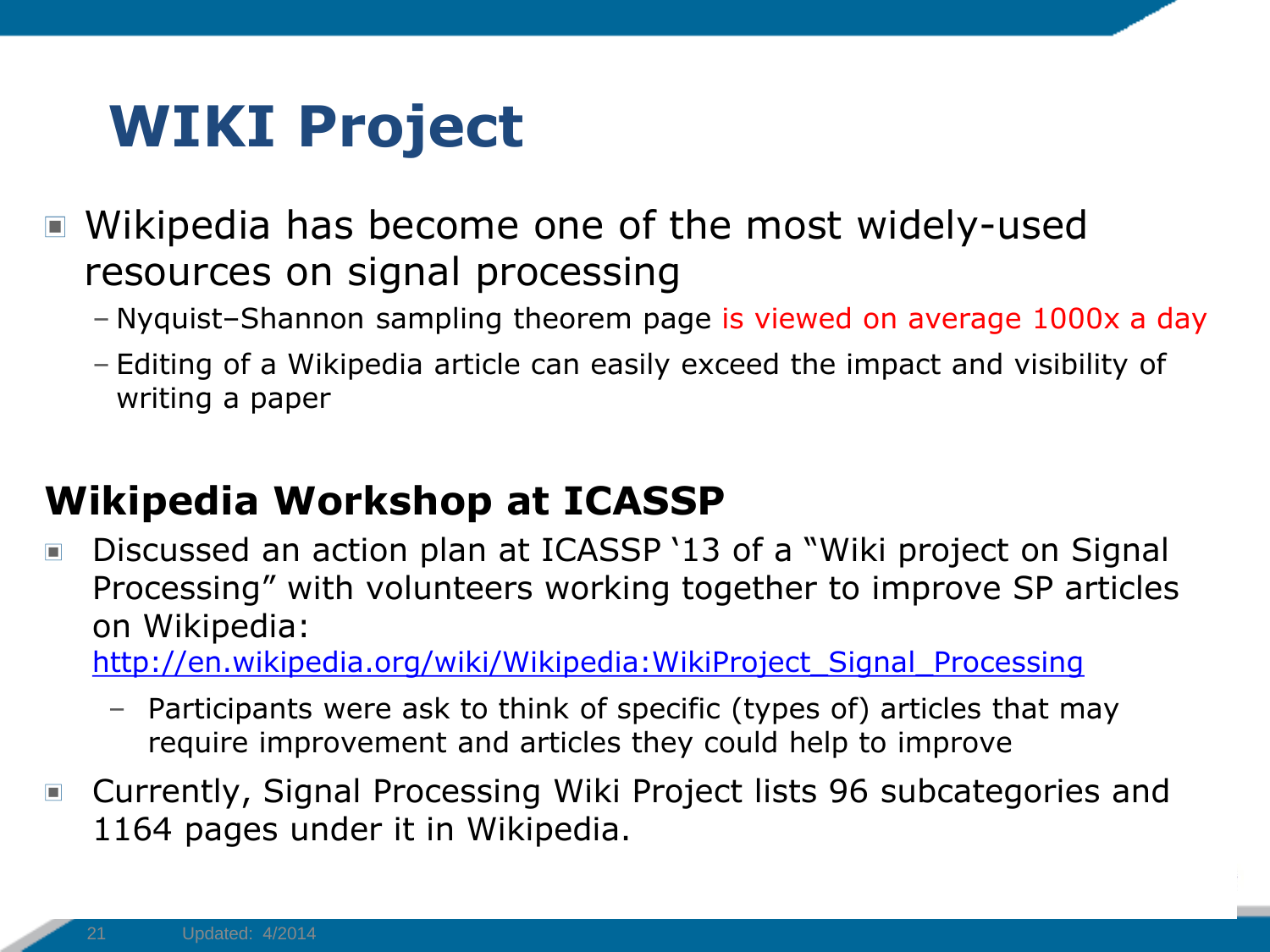### **Awards - SPS**

- **IEEE Jack S. Kilby Signal Processing Medal (est. 1995)**
- **IEEE James A. Flanagan Speech and Audio Processing Technical Field Award (est. 2002)**
- **IEEE W.R.G. Baker Prize Paper Award (reinstated 2011)**
- **IEEE Fourier Award for Signal Processing (newly approved)**
- **Society Award**
- **Technical Achievement Award**
- **Education Award**
- **Meritorious Service Award**
- **Best Paper Award**
- **Overview Paper Award (newly approved)**
- **Signal Processing Letters Best Paper Award (newly approved)**
- **Signal Processing Magazine Best Paper Award**
- **Signal Processing Magazine Best Column Award**
- **Sustained Impact Paper Award (newly approved)**
- **Young Author Best Paper Award**

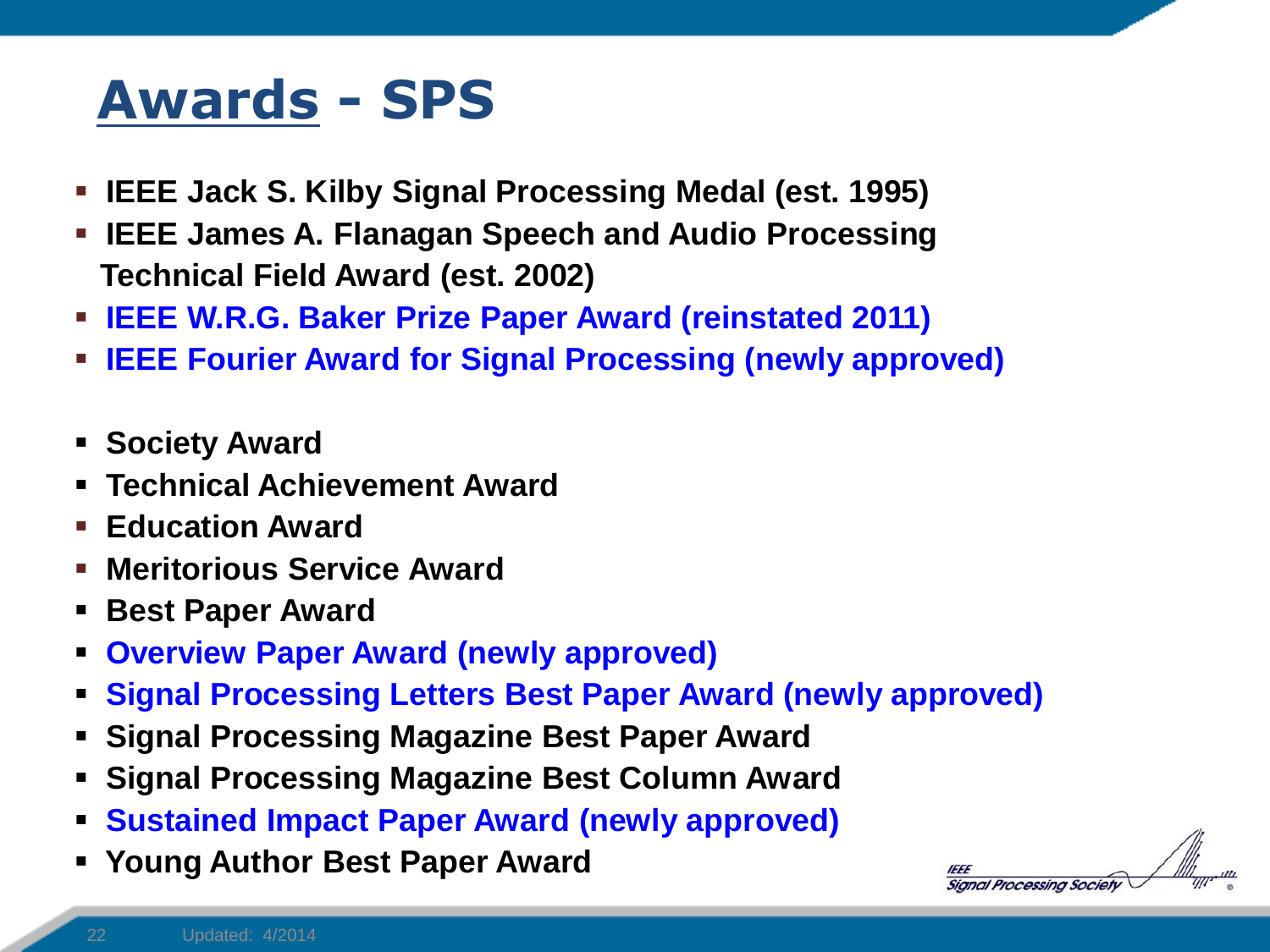## **Finance - SPS Budget**

|                                       | 2011<br><b>Actuals</b> | 2012<br><b>Actuals</b> | 2013<br><b>Budget</b> | 2014<br><b>Budget</b> |
|---------------------------------------|------------------------|------------------------|-----------------------|-----------------------|
| <b>Publications</b><br><b>Revenue</b> | \$3,940.9              | \$4,292.1              | \$4,534.0             | \$3,847.0             |
| <b>Conferences</b><br><b>Revenue</b>  | \$4,748.4              | \$4,252.2              | \$5,242.8             | \$5,670.7             |
| <b>Society Dues</b><br><b>Revenue</b> | \$360.9                | \$410.9                | \$390.3               | \$410.2               |
| <b>Total</b><br><b>Revenue</b>        | \$9,050.2              | \$8,956.6              | \$10,167.1            | \$9,928.0             |
| <b>Total</b><br><b>Expenses</b>       | \$10,279.0             | \$7,734.0              | \$9,935.2             | \$9,582.3             |
| <b>Net</b>                            | ( \$1, 228.9)          | \$1,222.6              | \$231.9               | \$345.7               |
| <b>Reserves</b>                       | \$14,180               | \$15,650               | \$19,880              |                       |

m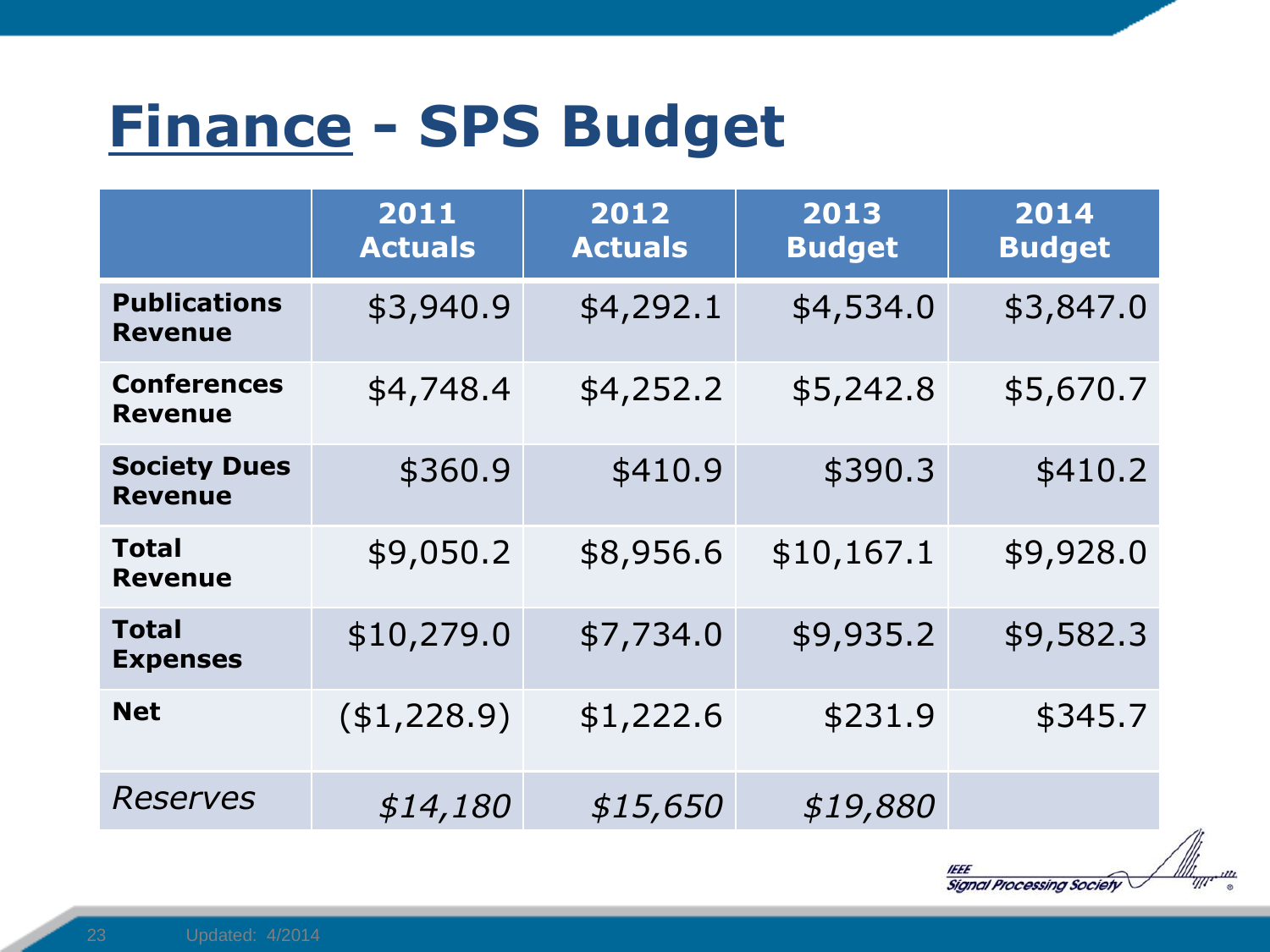# **Volunteering Opportunities**

- Review papers for journals/conferences
- **Become part of the editorial boards** (appointed by Journal's editors-in-chief; vetted by Pub Bd)
- Organize conferences and seasonal schools
- Propose tutorials for online education program
- Get involved in technical committees
	- Practically any SPS member and even some nonmembers can become Affiliate Members (non-elected, non-voting members) of a particular TC
- Volunteer for elected leadership positions
- (more)

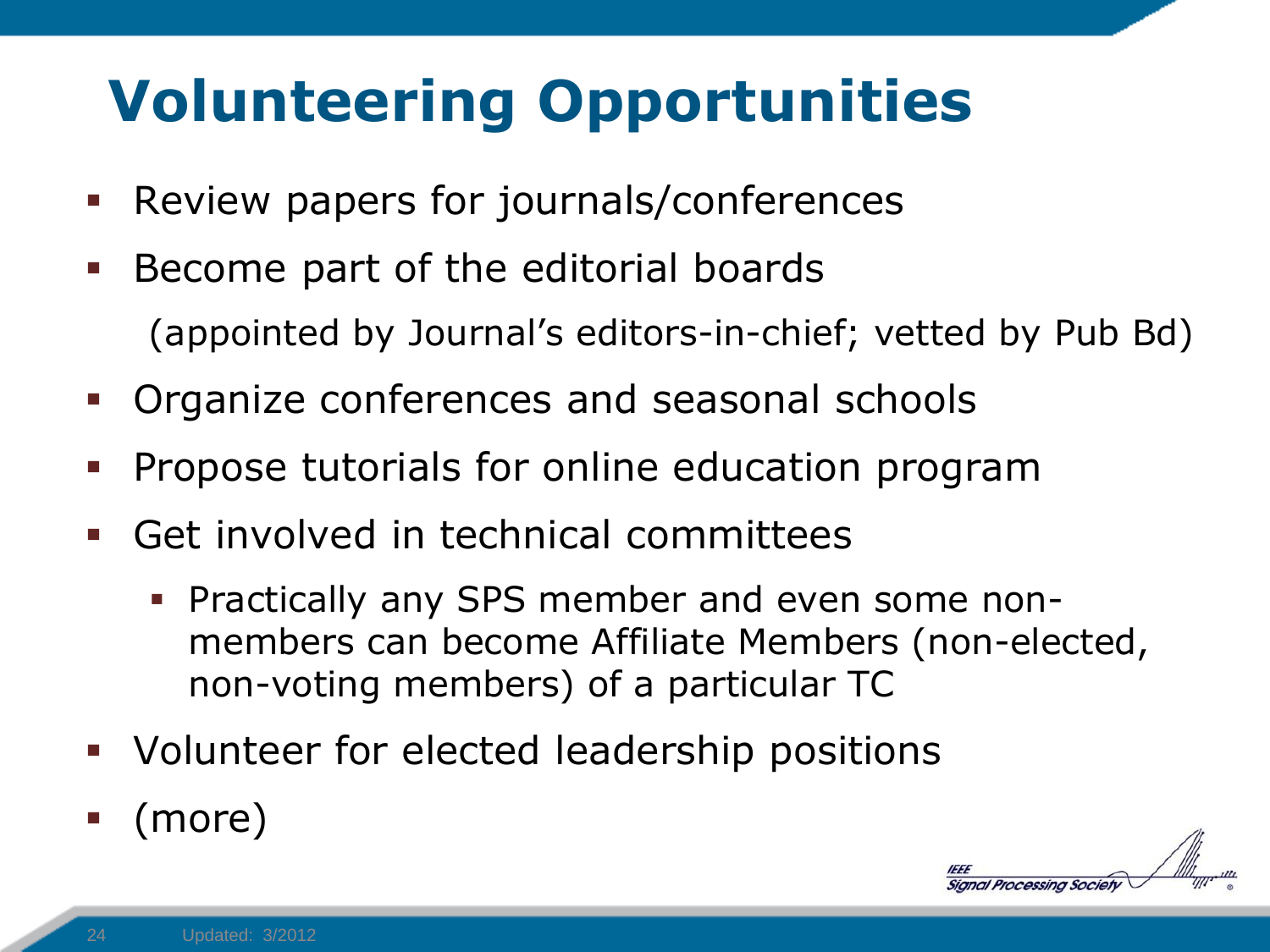## **Where to Find This Talk?**

- Go to IEEE Signal Processing Society at <http://www.signalprocessingsociety.org/>
	- Under "About SPS", see "State of the Society"
	- Additional slides at end provide more information

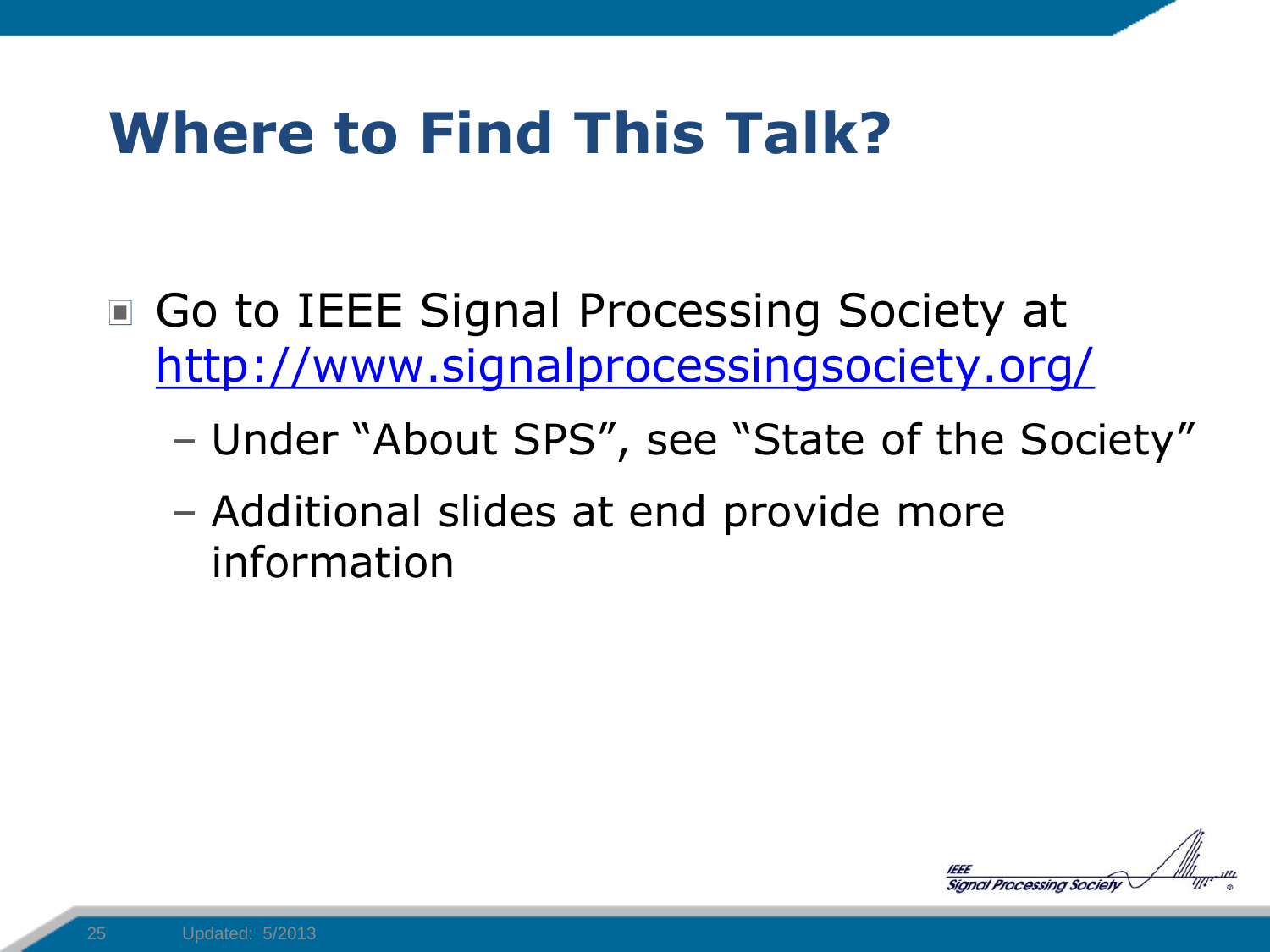## **What Can We Do for You?**

- **President**: Alex Acero
- **President-Elect**: Rabab Ward
- **Vice President-Membership**: Kostas Plataniotis
- **Vice President-Conferences**: Wan-Chi Siu
- **Vice President-Finance**: Alex Kot
- **Vice President-Publications**: Mari Ostendorf
- **Vice President-Technical Directions**: Charles Bouman

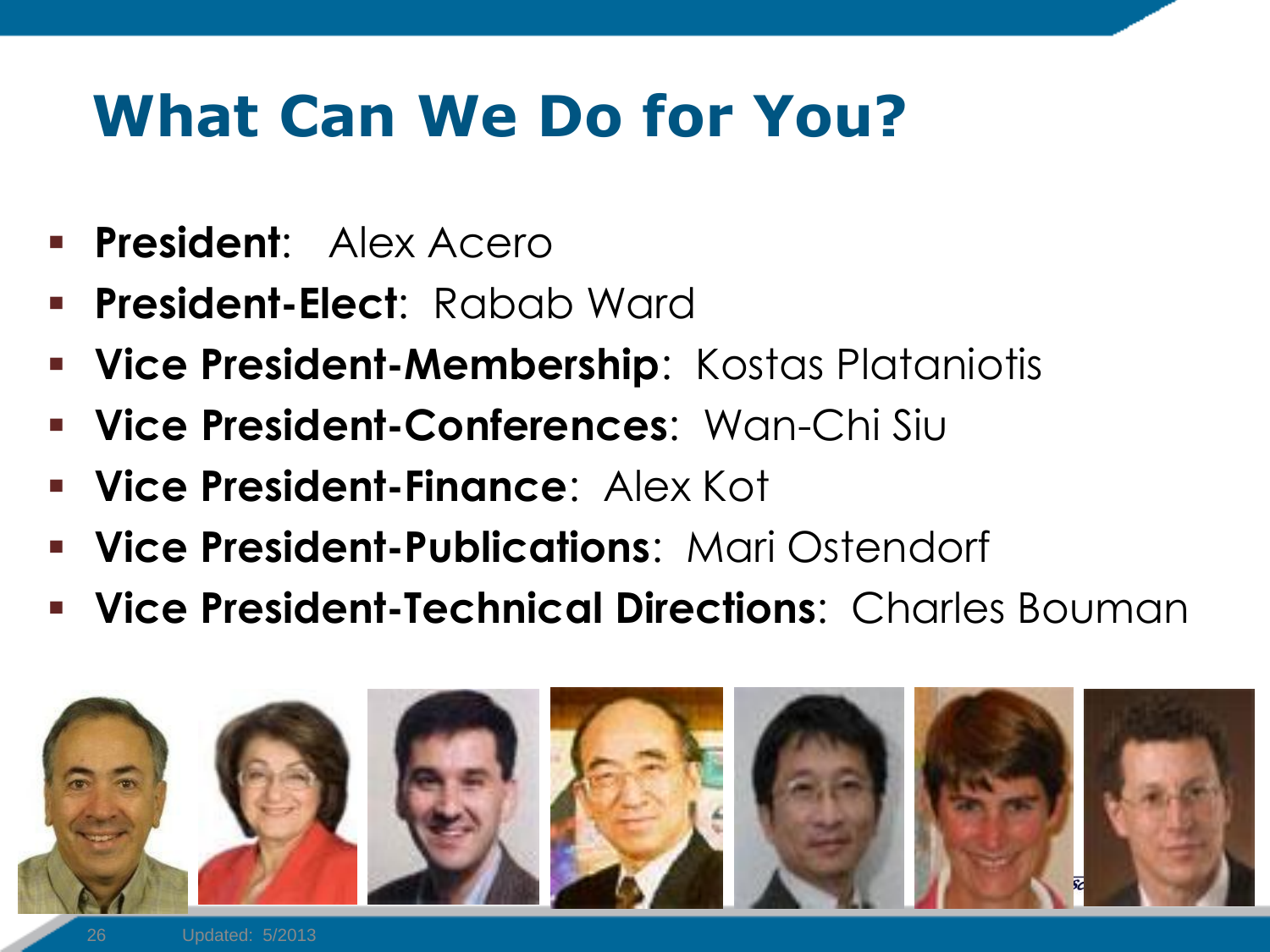### **Additional Information**

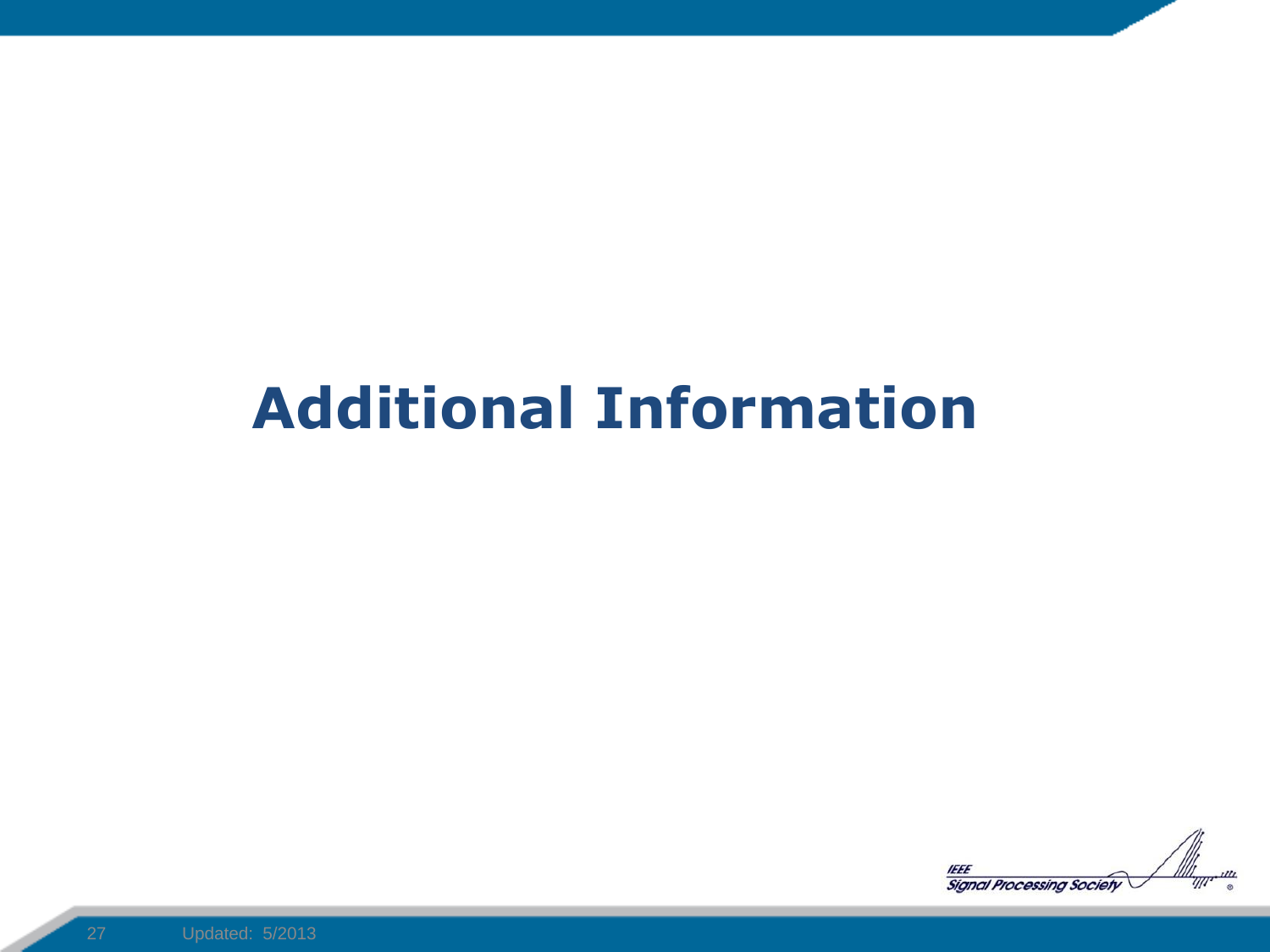#### **IEEE Signal Processing Society (SPS) Organizational View**

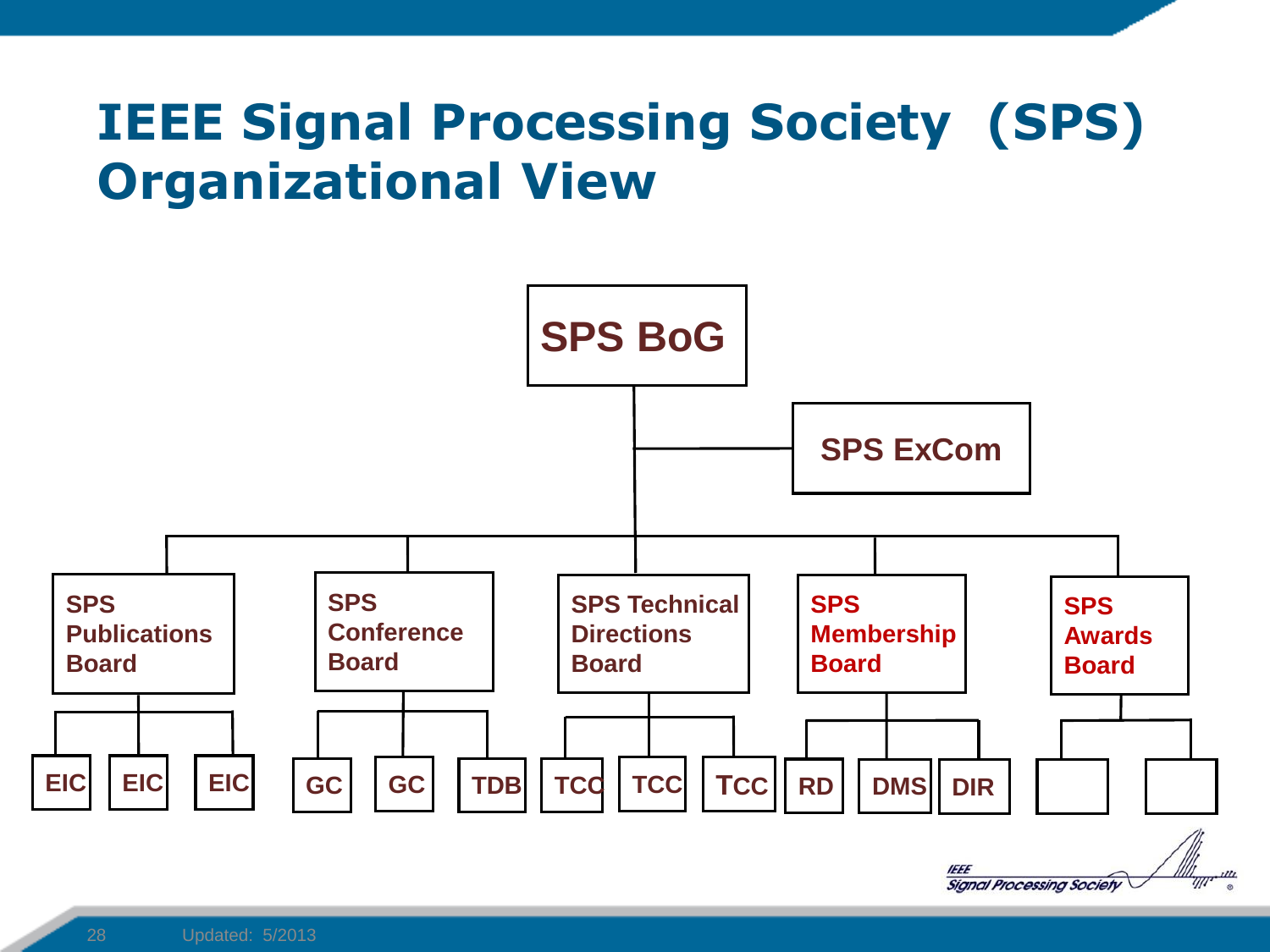## **Recent Organizational Changes**

#### **Separation of Membership and Award Boards**

- New Vice President–Membership
- New Award Board Chair: a non-voting BoG member

#### ■ President-Elect will be Society Treasurer from **2015**

– Will replace the position of Vice President-Finance

#### ■ **New election process for President-Elect:**

– Presentation of candidates, discussion, and vote during annual BoG meeting at ICASSP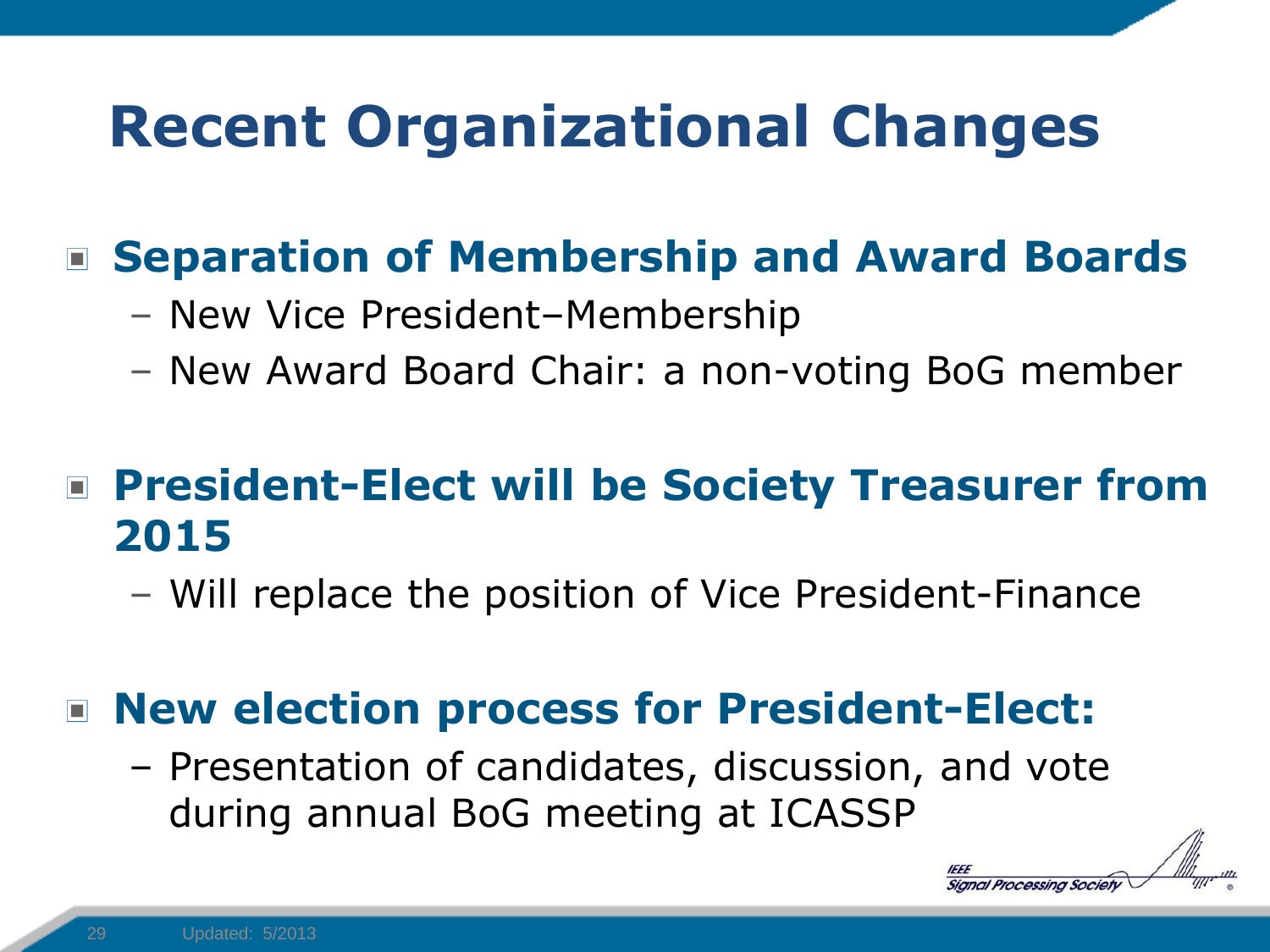## **Awards - Update**

- Change of award nomination process
	- Accept nominations from all boards, committees, and individuals
- Change of award selection process -Awards Board will vet on all nominations
- No board/committee can nominate its own members in order to minimize potential conflict of interests …

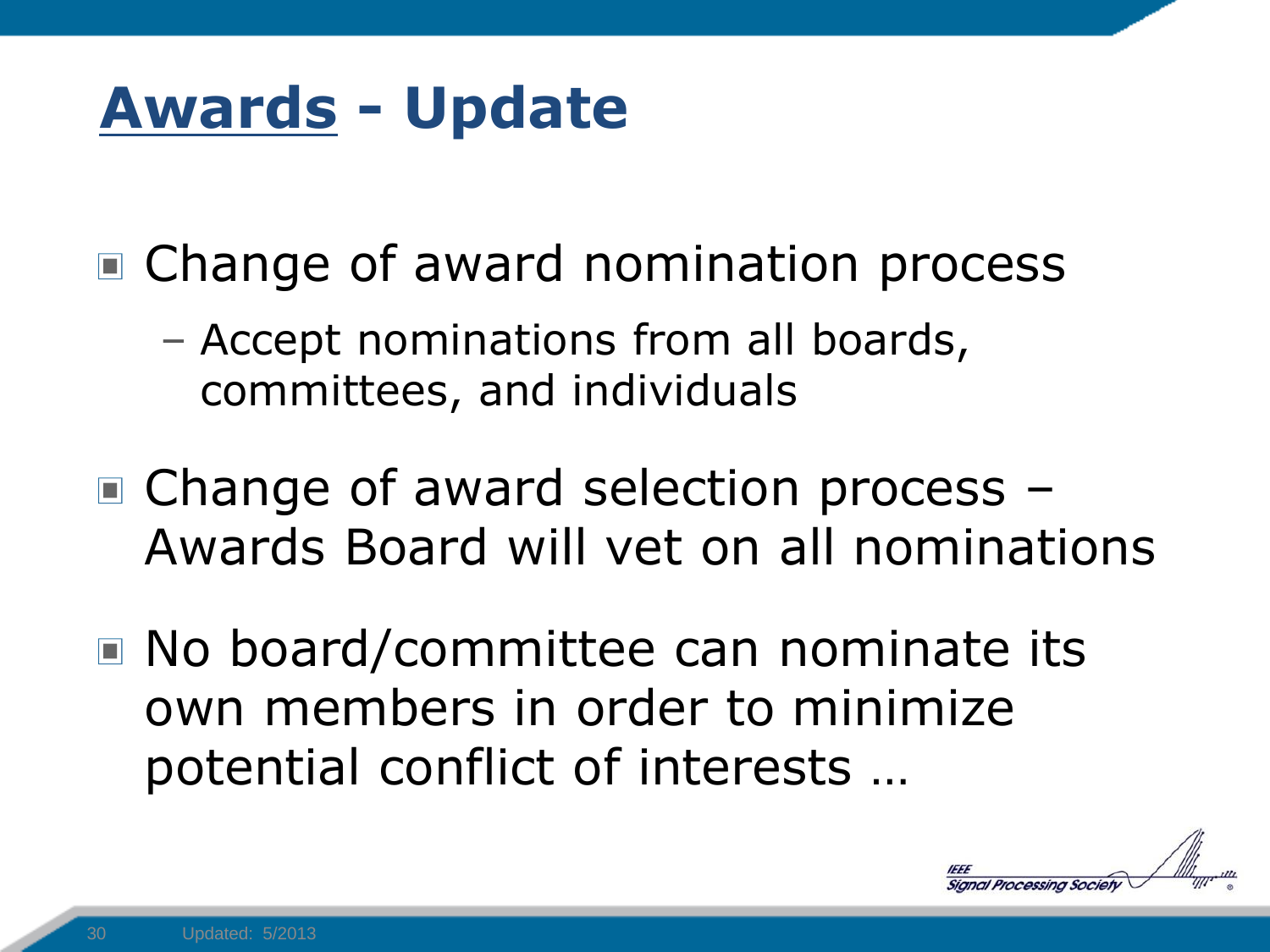|                                                | Year | <b>Pages</b> |
|------------------------------------------------|------|--------------|
| <b>SPS Publications:</b>                       | 1967 | 202          |
| <b>Page Budgets</b>                            | 1970 | 527          |
|                                                | 1980 | 773          |
| Trans. on Audio $\rightarrow$                  | 1990 | 2.200        |
| Trans. Audio & Electroacoustics $\rightarrow$  | 2000 | 3,652        |
| $T-ASSP \rightarrow T-SP$                      | 2009 | 5,080        |
|                                                | 2013 | 6,487        |
| In total, 17,492 pages were published in 2013! |      |              |
| Other SPS Pubs in 2013                         |      | Pages        |

| Trans. on Audio, Speech and Lang. Proc. (since 1993) | 2,233 |
|------------------------------------------------------|-------|
| Trans. on Image Proc. (since 1992)                   | 4,139 |
| Trans. on Info. Forensics and Security (since 2006)  | 1,712 |
| SP Letters (since 1994)                              | 919   |
| Journal of Selected Topics in SP (since 2007)        | 946   |
| SP Magazine (since 1984)                             | 1056  |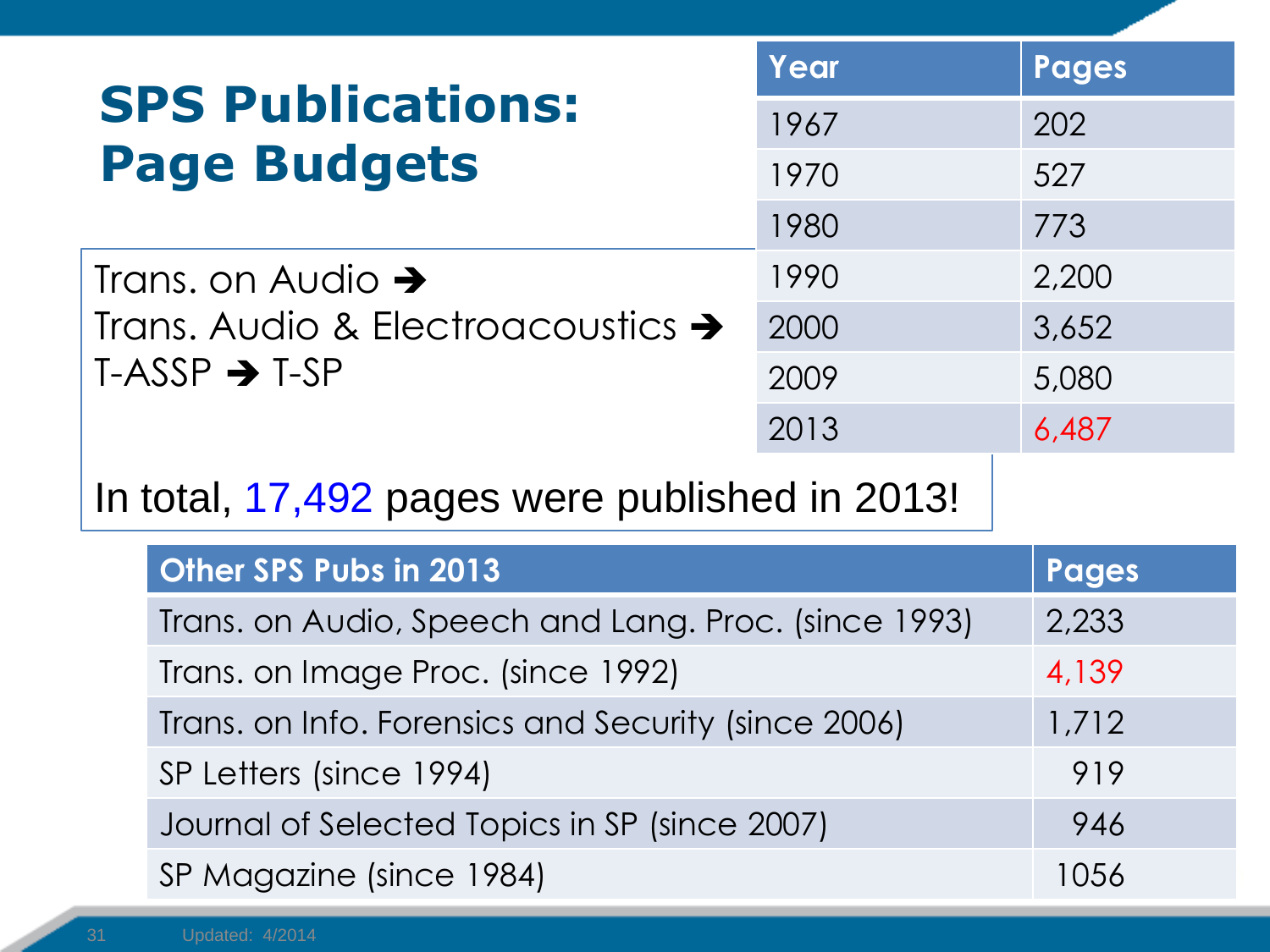#### **ICASSP and ICIP Attendance**



| <b>Year</b> | <b>ICASSP Locations</b> | <b>ICIP Locations</b> |
|-------------|-------------------------|-----------------------|
| 2000        | Istanbul, Turkey        | Vancouver, Canada     |
| 2001        | Salt Lake City, UT      | Thessaloniki, Greece  |
| 2002        | Orlando, FL             | Rochester, NY         |
| 2003        | Hong Kong               | Barcelona, Spain      |
| 2004        | Montreal, Canada        | Singapore             |
| 2005        | Philadelphia, PA        | Genova, Italy         |
| 2006        | Toulouse, France        | Atlanta, GA           |
| 2007        | Honolulu, Hawaii        | San Antonio, TX       |
| 2008        | Las Vegas, NV           | San Deigo, CA         |
| 2009        | Taipei, Taiwan          | Cairo, Egypt          |
| 2010        | Dallas, Texas           | Hong Kong             |
| 2011        | Prague, Czech Republic  | <b>Brussels</b>       |
| 2012        | Kyoto, Japan            | Orlando, FL           |
| 2013        | Vancouver, BC, Canada   | Melbourne, Australia  |

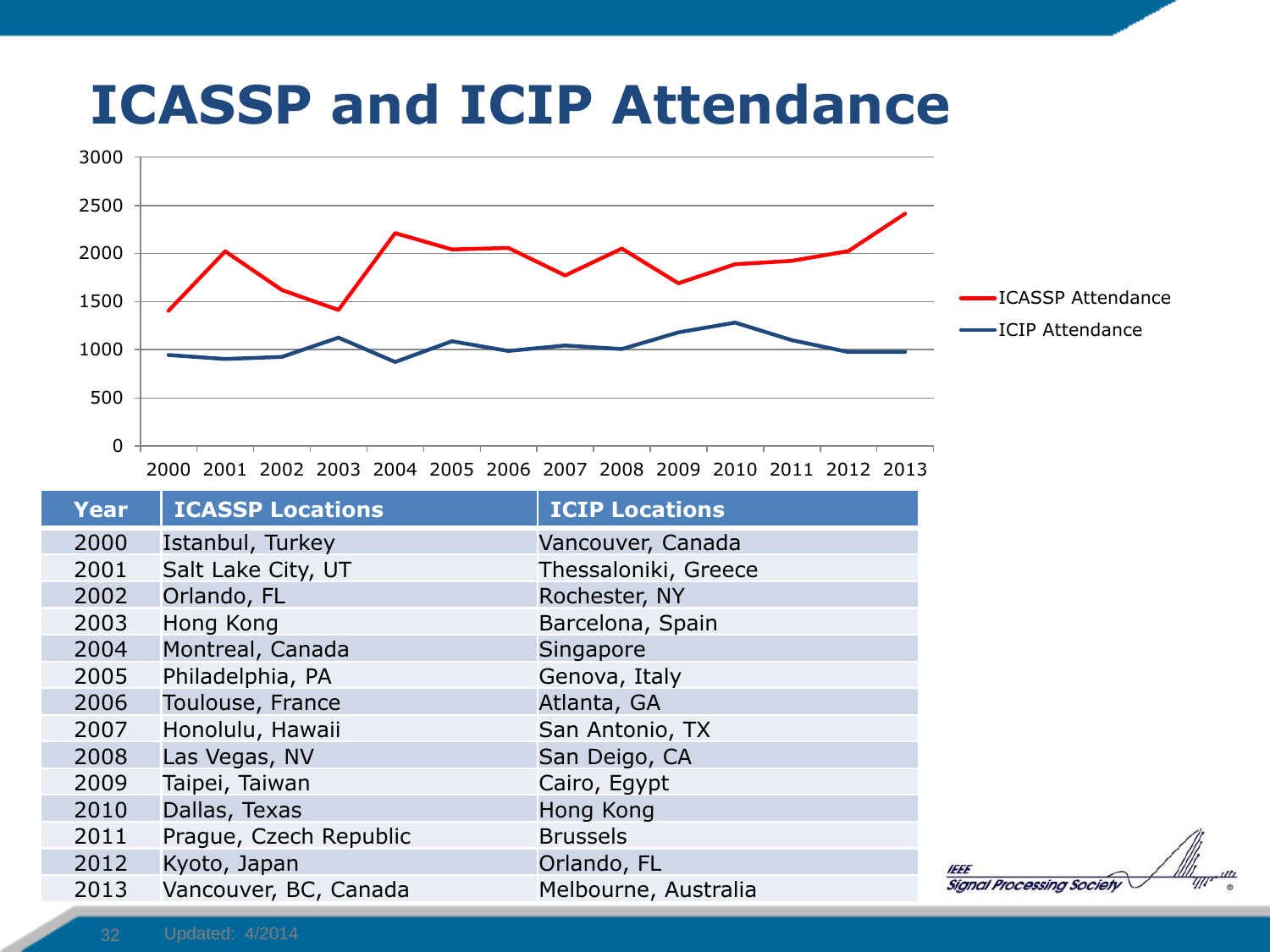#### **Technical Committees: Then and Now**

#### **Year 1976**

- Digital signal processing
- Digital measurement of noise
- Electroacoustic transducers
- Speech processing
- Underwater acoustics

#### **Year 1987**

- Audio and electroacoustics
- Digital signal processing
- Multidimensional signal processing
- Spectral estimation and modeling
- Speech processing
- Underwater acoustics
- VLSI for signal processing

#### **→ Evolved and Broadened Scope of Signal Processing**

#### **Year 2013**

- Audio and electroacoustics
- Bio imaging and signal processing
- Design and implementation of signal processing and systems
- Image, video, and multidimensional signal processing
- Information forensics and security
- Machine learning for SP
- Multimedia SP
- Sensor array and multichannel
- SP for communication and networking
- SP theory and methods
- Speech and language processing
- Industry DSP technology
- Signal processing education moved under Membership Boar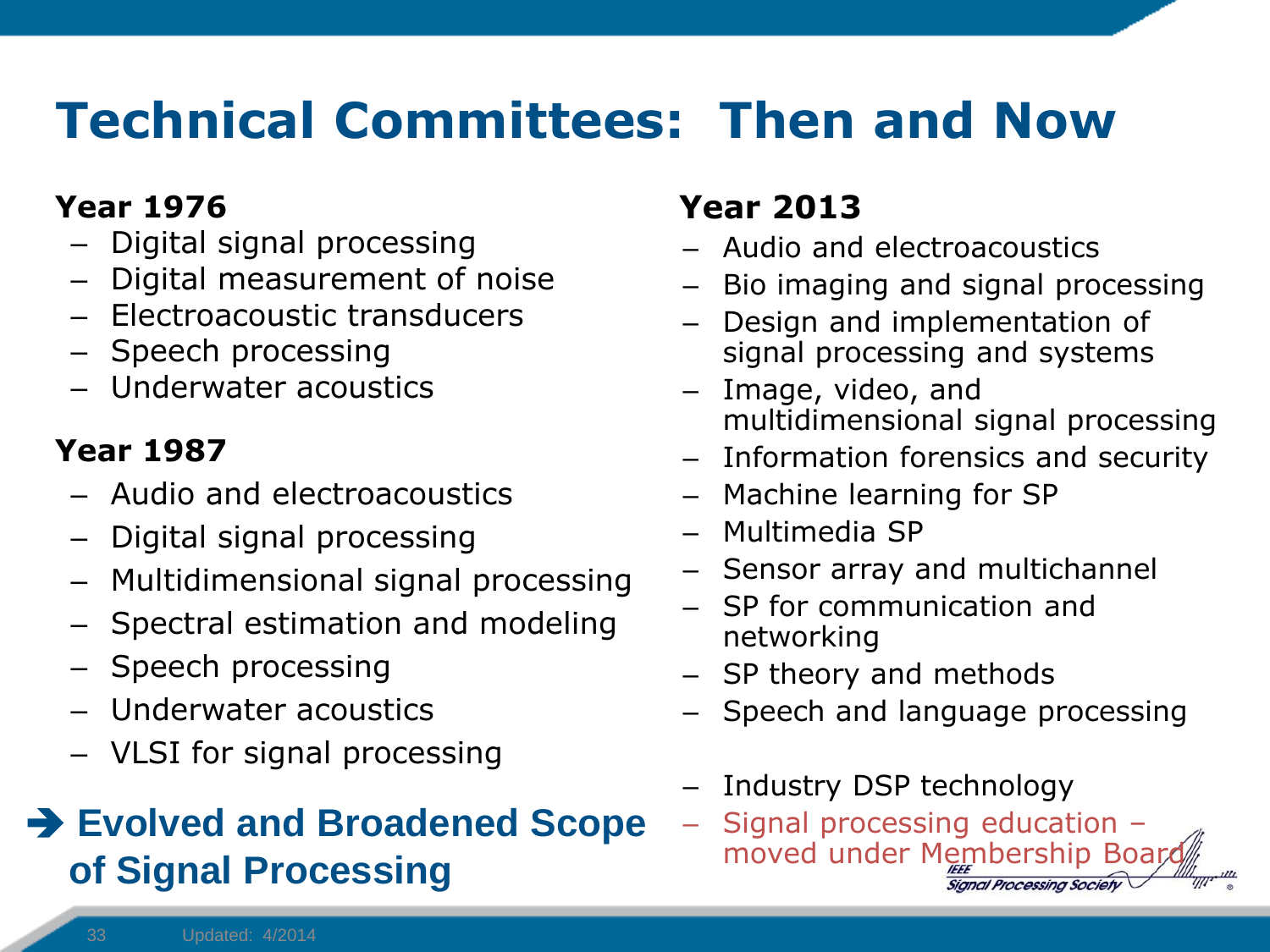## **TCs and Affiliated Community**

| <b>TC</b>    | <b>ICASSP 2013</b><br><b>Submissions</b> | <b>ICASSP % of</b><br><b>Submissions</b> | <b>Affiliates</b> | Affi (%)     | Affi/Sub |
|--------------|------------------------------------------|------------------------------------------|-------------------|--------------|----------|
| <b>AASP</b>  | 354                                      | 10.6%                                    | 81                | 6.4%         | 0.60     |
| <b>BISP</b>  | 164                                      | 4.9%                                     | 45                | 3.5%         | 0.71     |
| <b>DISPS</b> | 100                                      | 3.0%                                     | 63                | 5.0%         | 1.67     |
| <b>IFS</b>   | 93                                       | 2.8%                                     | 126               | 9.9%         | 3.54     |
| <b>IVMSP</b> | 479                                      | 14.3%                                    | 149               | 11.7%        | 0.82     |
| <b>IDSP</b>  | 33                                       | 1%                                       | 12                | .9%          | .90      |
| <b>MMSP</b>  | 74                                       | 2.2%                                     | 155               | 12.1%        | 5.50     |
| <b>MLSP</b>  | 196                                      | 5.9%                                     | 95                | 7.5%         | 1.27     |
| <b>SAM</b>   | 217                                      | 6.5%                                     | 96                | 7.5%         | 1.15     |
| <b>SL</b>    | 764                                      | 22.8%                                    | 186               | <b>14.6%</b> | .64      |
| <b>SPCOM</b> | 387                                      | 11.6%                                    | 181               | 14.2%        | 1.22     |
| <b>SPTM</b>  | 479                                      | 14.3%                                    | 85                | 6.7%         | 0.47     |
| <b>Total</b> | 3346                                     |                                          | 1274              |              |          |

1555 **Signal Processing Society**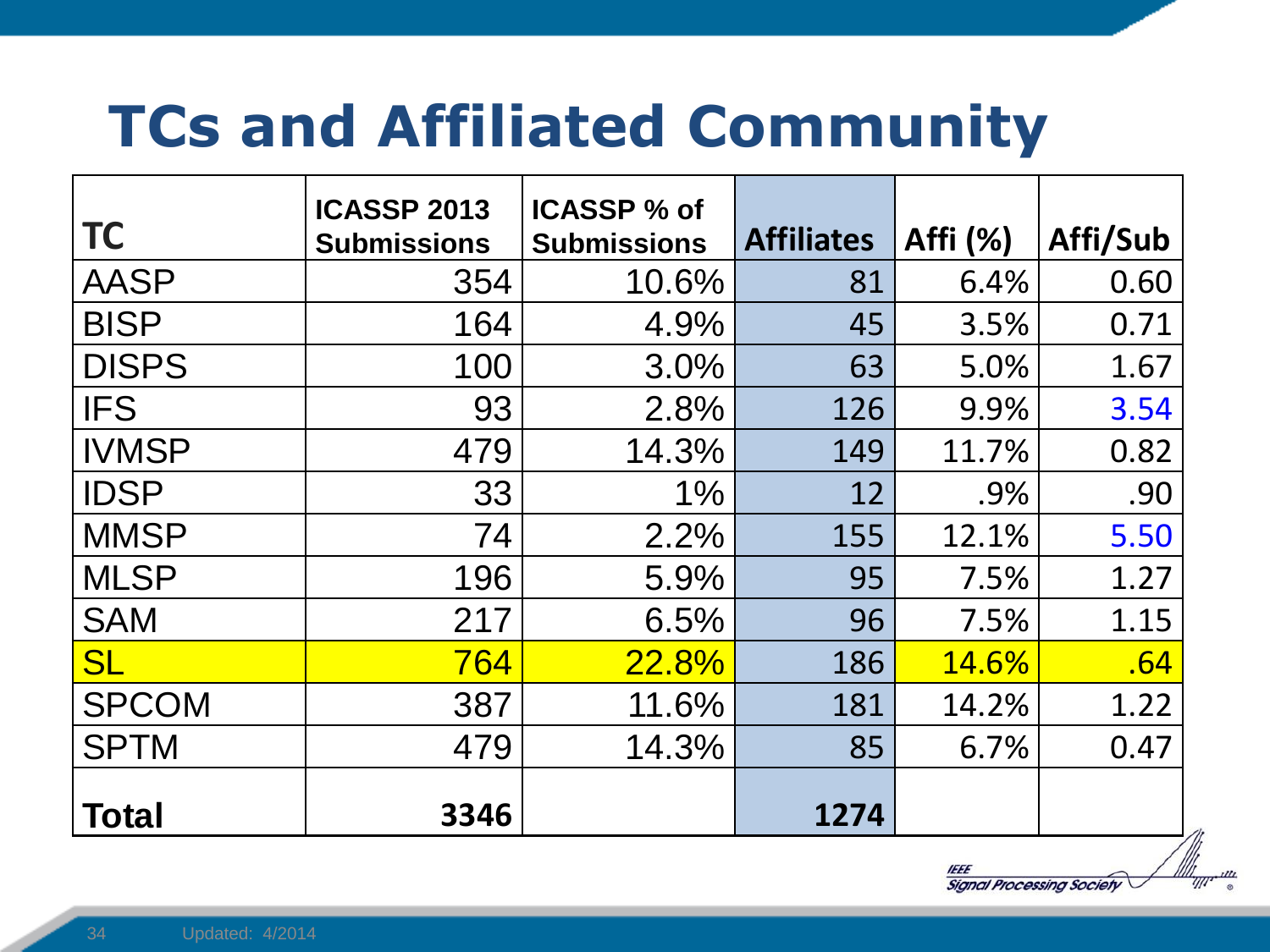### **Completed Seasonal Schools**

| <b>Dates</b>            | <b>Location</b>    | <b>Topics</b>                                                                     |
|-------------------------|--------------------|-----------------------------------------------------------------------------------|
| June 8-14, 2013         | <b>Croatia</b>     | "Biomedical Image Processing and Analysis"                                        |
| Sept. 3-6, 2012         | <b>Turkey</b>      | "Game Audio"                                                                      |
| Aug. 20-24, 2012        | <b>UK</b>          | "High Performance DSP & FPGA implementation of SP Systems"                        |
| July 2-6, 2012          | <b>Australia</b>   | "Social Media Processing"                                                         |
| July 2-6, 2012          | <b>Taiwan</b>      | "Compressive Sensing and MIMO Signal Proc. Systems"                               |
| Jan. 16-20, 2012        | <b>Greece</b>      | "Speech and Audio Processing for Immersive Environments and Future<br>Interfaces" |
| Sept. 3-7, 2011         | <b>Austria</b>     | "Networked Embedded Systems"                                                      |
| July 4-8, 2011          | <b>Taiwan</b>      | "3D & High Definition/High Contrast Video Proc. Systems"                          |
| Aug. 30-Sept. 3<br>2010 | <b>Netherlands</b> | "Models for Embedded Signal Processing Systems"                                   |

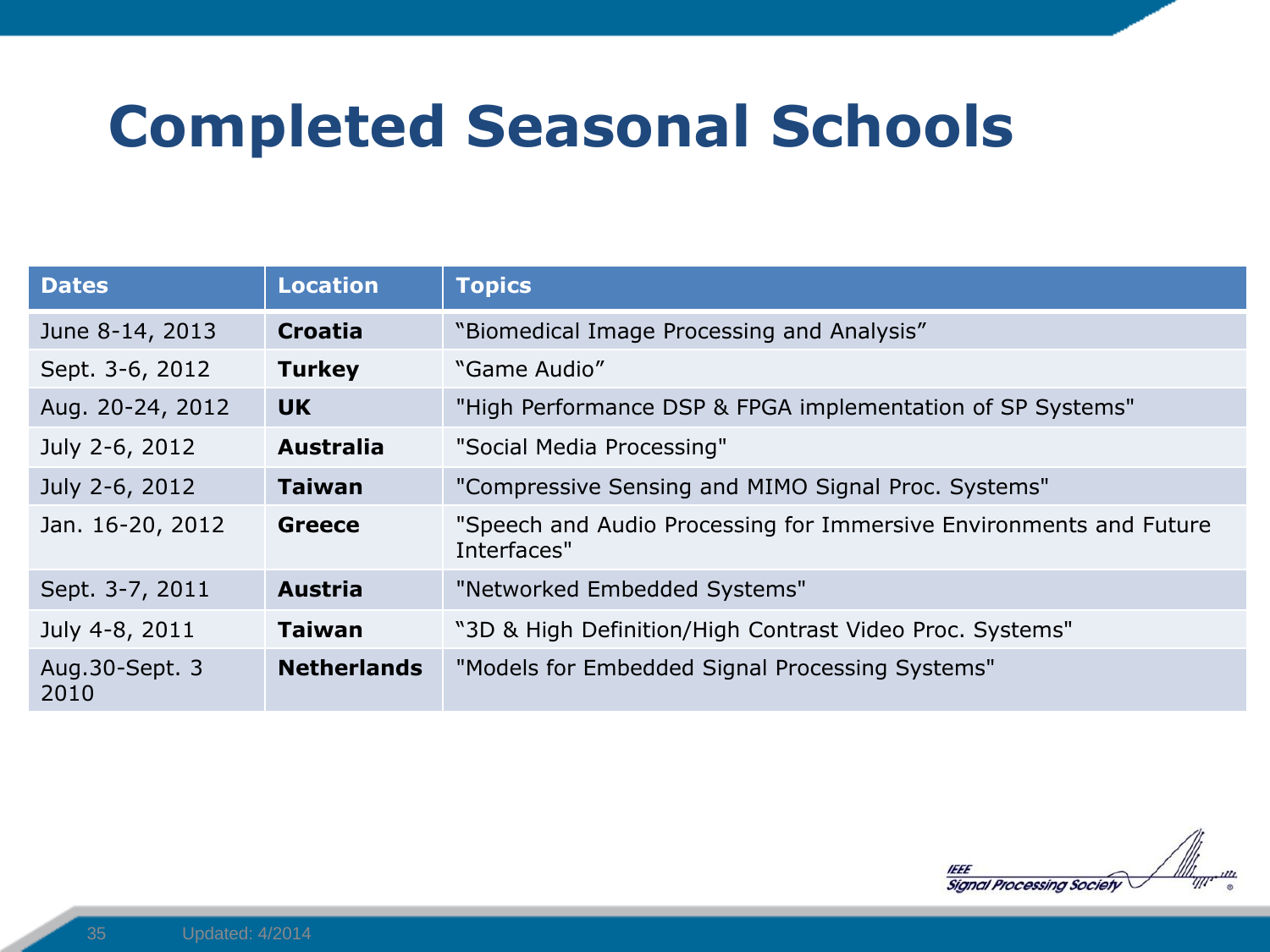## **The Big Five IEEE Societies**

|            |                | Undergrad       |                       |
|------------|----------------|-----------------|-----------------------|
|            | <b>Members</b> | <b>Students</b> | All (with Affiliates) |
| Computer   | 48,928         | 4,382           | 64,497                |
| ComSoc     | 47,185         | 5,649           | 53,971                |
| Power      | 29,346         | 2,736           | 32,373                |
| <b>SPS</b> | 16,790         | 501             | 17,433                |
| Microwave  | 11,482         | 286             | 11,804                |

- Reversed the downward trend and started to grow!
- SPS is the largest society without its own division!

(Dec 2013 data)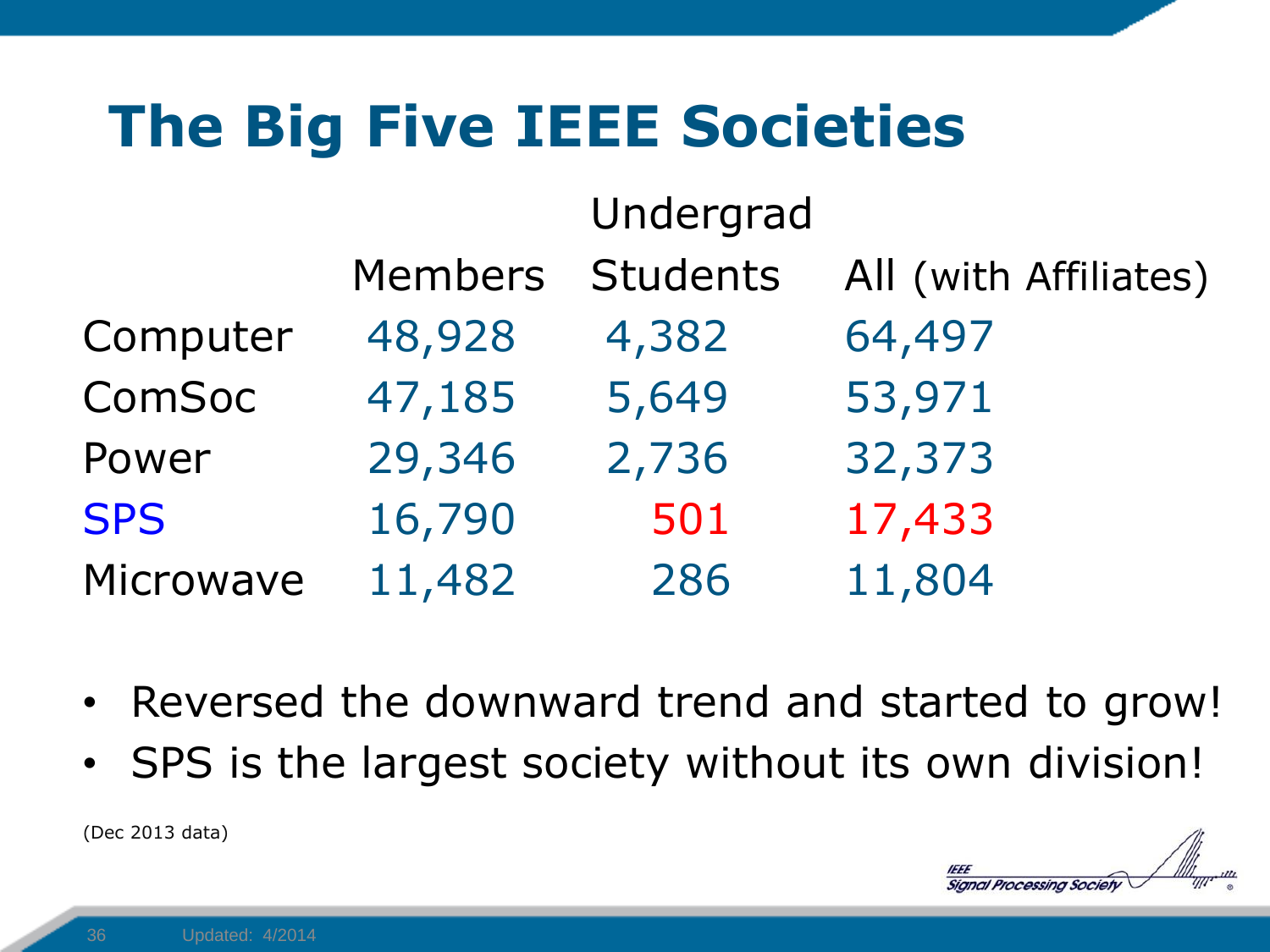## **Industrial Relations**

#### **Ambassador Program**

- identifying ambassadors representing each company
- to establish programs, courses, and events that are of value to the companies
- In 2013, a LinkedIn page was created and currently, the program has 30 ambassadors

#### **Emerging Signal Processing Applications (ESPA) Conference**

- Held in 2012
- Consider to hold again in 2015

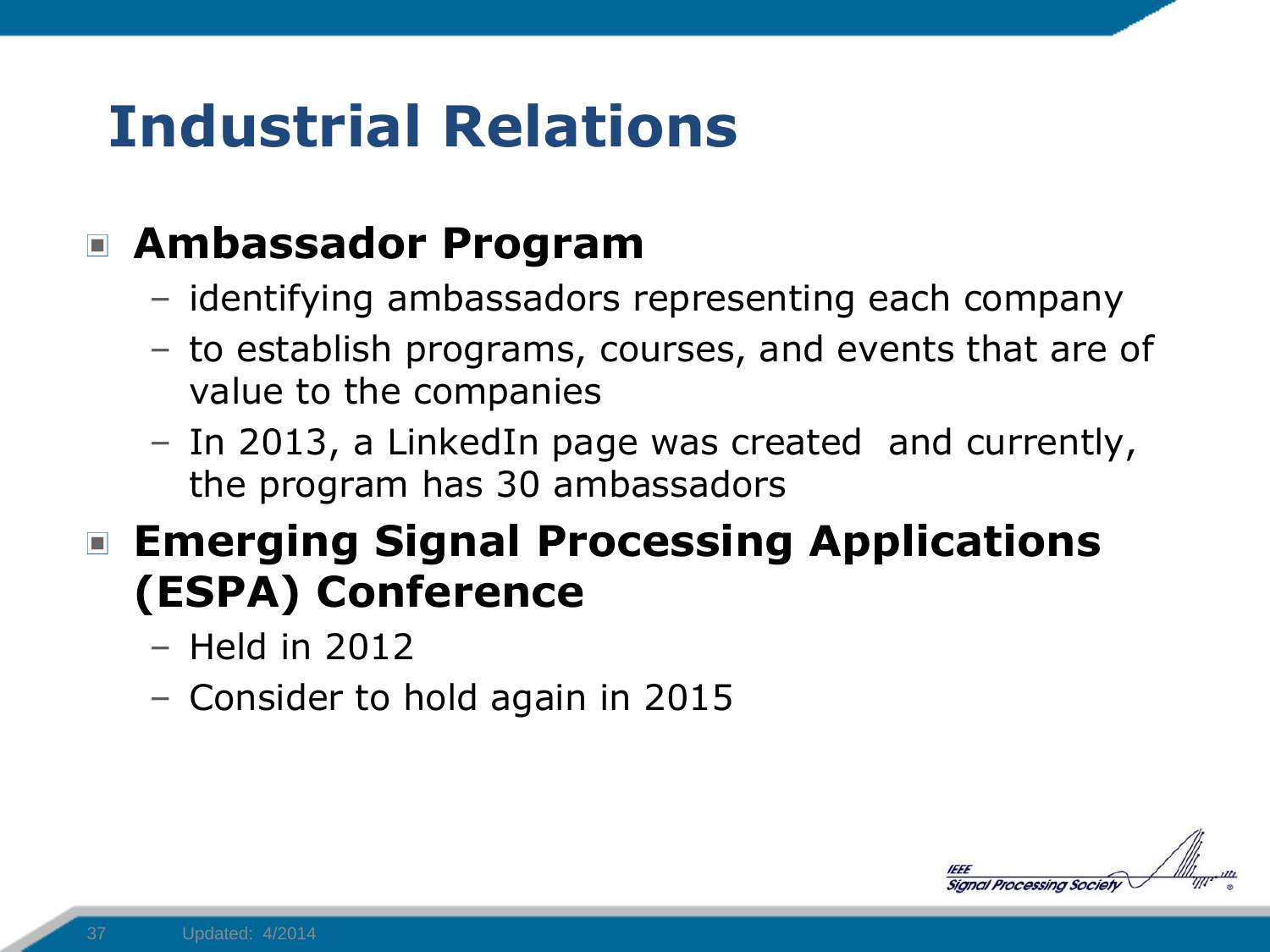#### **SPS Budget and Finance**



| Operation Revenue      | .13   | .04             | 9.11  | 75)   | 7.96   | 8.49        | 8.32   | 9.05   | 8.96  | 10.17 |
|------------------------|-------|-----------------|-------|-------|--------|-------------|--------|--------|-------|-------|
| Operation<br>ı Surplus | 1.68  | 1.44            | 2.06  | 1.08  | J.683l | ובכד<br>ر ے | 0.6081 | 0.202  | 0.124 | 0.958 |
| Reserves               | 9.46l | ا47.<br>11<br>. | 14.68 | 16.37 | 9.59   | 13.89       | 15.41  | 14.18l | 15.65 | 19.88 |

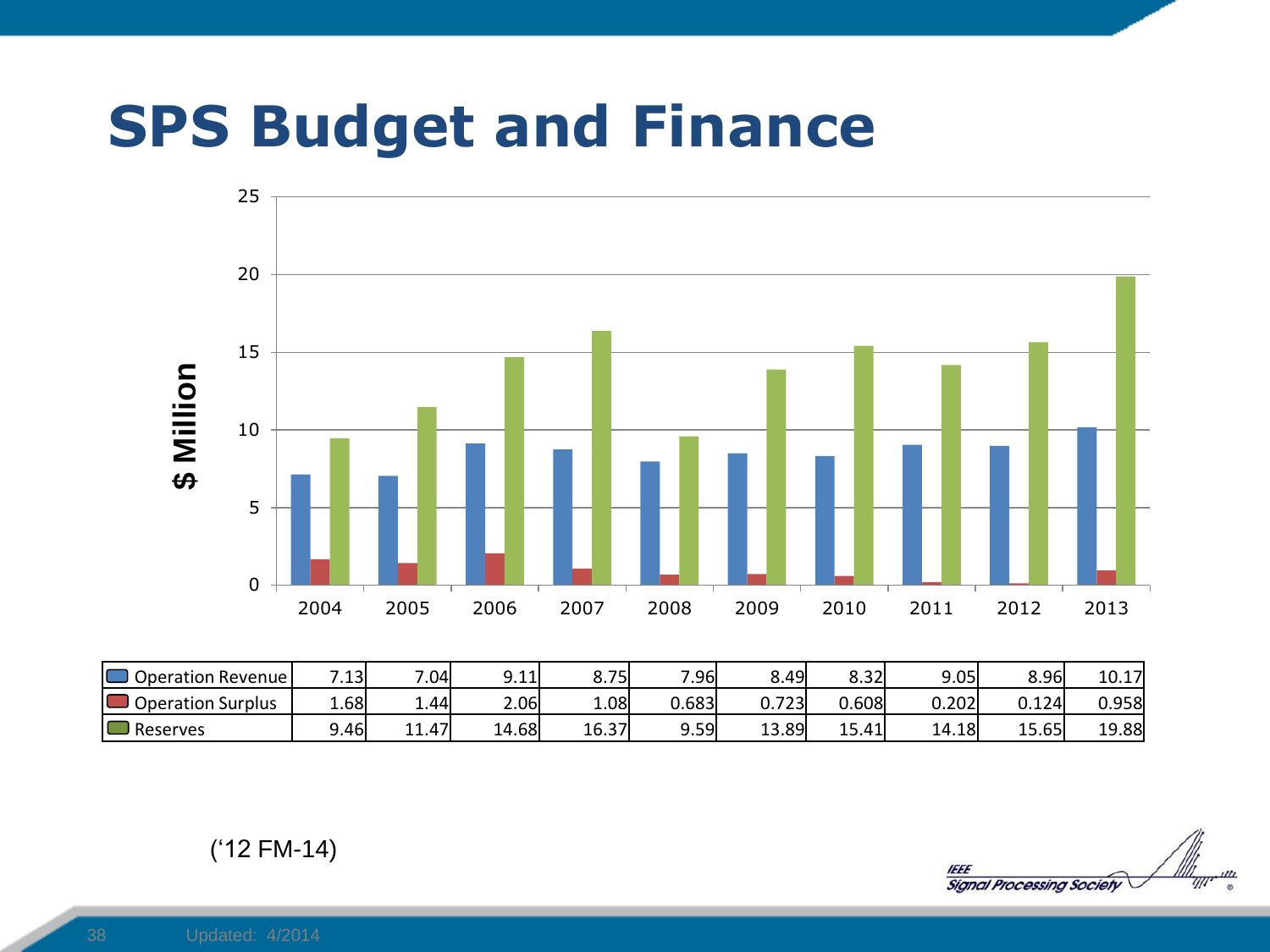## **Challenges Ahead**

#### **Publication**

- Reducing revenues due to IEL distribution
- Further improve quality, impact factors
- **TSP/TIP too thick? More new topical journals?**

#### **- Membership**

- Create more values and benefits
- **Outreach to emerging regions**

#### **Finance**

- More services and programs more expenses!
- **Create more new products and models?**

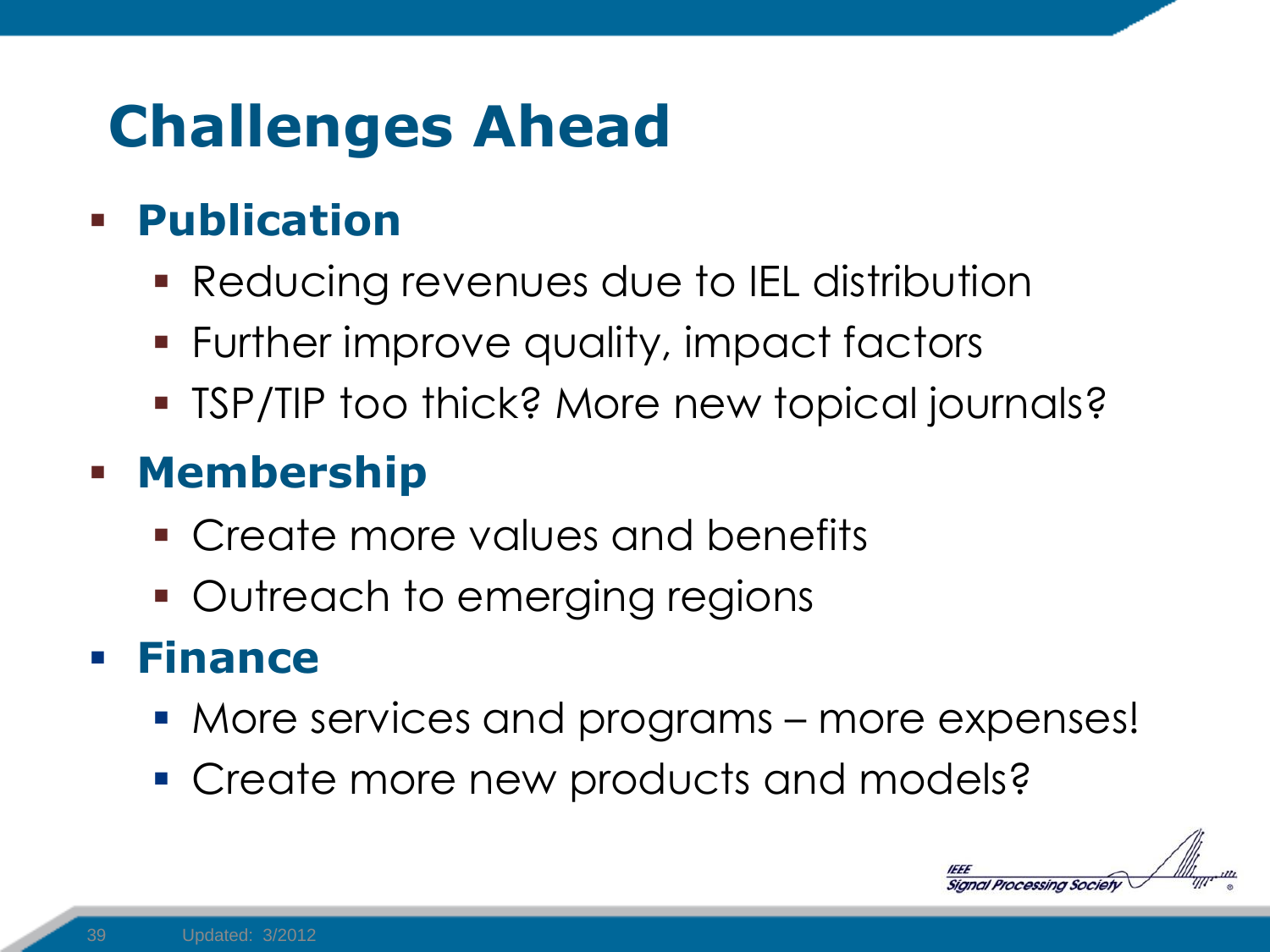## **Challenges Ahead**

#### **Conference:**

- **How to support regional activities?**
- **Balance between US and international**

#### **Technical Activities:**

- Build a strong sense of community in TCs
- **Timely embrace new emerging topics**

#### **Society:**

**Awareness/Visibility in the public at large**

Processing Society

#### Foresee the future and position ahead!